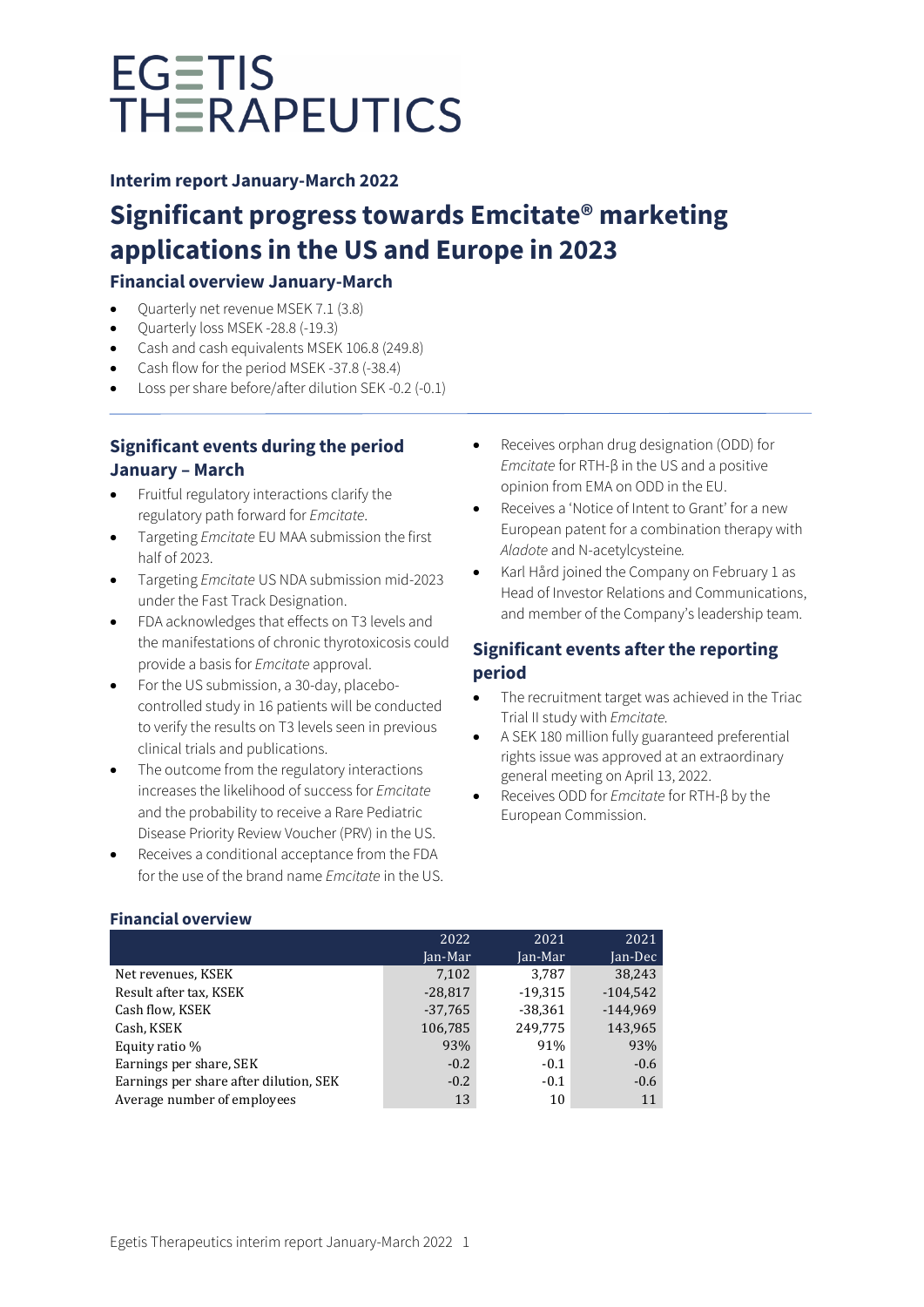# **Comments from the CEO**

Egetis has had a strong start to 2022. We have clarified the continued development program for our leading drug candidate *Emcitate* and plan to submit a marketing application in the EU in the first half of 2023 and in the US in mid-2023. Despite challenging times on capital markets, and in particular in the biotech sector, we announced in March a fully guaranteed preferential rights issue of approximately SEK 180 million. The purpose of the rights issue is to finance the preparations for regulatory submissions for market approval in the EU and the USA for *Emcitate*, to initiate the establishment of a commercial infrastructure in Europe and the USA and pre-launch activities. We have further strengthened the shareholder base with specialist investors through Linc AB.

### *Emcitate's* **development program clarified application for market approval is expected in 2023**

In January 2022, we announced that we intend to submit a New Drug Application (NDA) in the United States for *Emcitate* in mid-2023 under the 'Fast Track Designation' granted by the US Food and Drug Administration (FDA). After positive interactions, the FDA confirmed that a treatment effect on T3 levels and chronic thyrotoxicosis in MCT8 deficiency could form the basis for market approval in the United States. To supplement the existing clinical data in an upcoming NDA in the USA, we have agreed with the FDA to conduct a small, randomized, controlled trial in 16 patients for up to 30 days to verify the T3 results we have seen in previous clinical trials and publications. It is well established that T3 levels in untreated MCT8 patients are significantly elevated, and we have previously shown that *Emcitate* can quickly and durably normalize these levels.

In December 2021, following discussions with the European Medicines Agency (EMA), Egetis concluded that clinical data from the Triac Trial I study, together with data from long-term treatment, will be sufficient for a Marketing Authorisation Application (MAA) in the EU for the treatment of MCT8 deficiency. In February this year, we announced that after completing all parts of the regulatory dossier, we plan to submit an MAA in the first half of 2023. As the requirements for

necessary clinical data have already been met, the remaining risk of *Emcitate* is reduced considerably.

The result of these regulatory interactions is a major step towards the application for market approval in the EU and the US, which would make *Emcitate* the first approved treatment for patients suffering from MCT8 deficiency and increase the likelihood of success for *Emcitate*, whereby Egetis can also receive a Priority Review Voucher (PRV) in the United States.

### **The recruitment target has been met in the Triac Trial II study with** *Emcitate*

After the end of the period, in early April, we announced that the recruitment target of 16 patients has been met in the Triac Trial II study with *Emcitate* in patients with MCT8 deficiency. Triac Trial II is an ongoing study conducted in Europe and North America examining the neurocognitive effects of early intervention with *Emcitate* in very young patients (<30 months old). To allow for the inclusion of patients who have already been identified but have not yet completed the screening procedure, the study will be open until April/May 2022. Results from Triac Trial II are expected in the first quarter of 2024 and are scheduled to be submitted to regulatory authorities after market approval.

### **Global interest in** *Emcitate*

There is a continuing strong interest from physicians around the world in treating patients suffering from MCT8 deficiency with *Emcitate*, which is prescribed on a named patient basis in over 25 countries. In total, over 150 patients are now being treated with *Emcitate*, and we are seeing more and more patients gain access to treatment. This shows how important the treatment is for these patients who have a great medical need.

### **Initiatives to raise disease awareness of MCT8 deficiency**

In late 2021, we launched initiatives to raise disease awareness of MCT8 deficiency, including the global 'Cuddly Toy' campaign to raise awareness among healthcare professionals and support diagnosis. This online campaign features a series of stuffed animals with floppy heads, synonymous with the inability of affected boys to hold their heads up. In connection with 'Rare Disease Day' at the end of February 2022,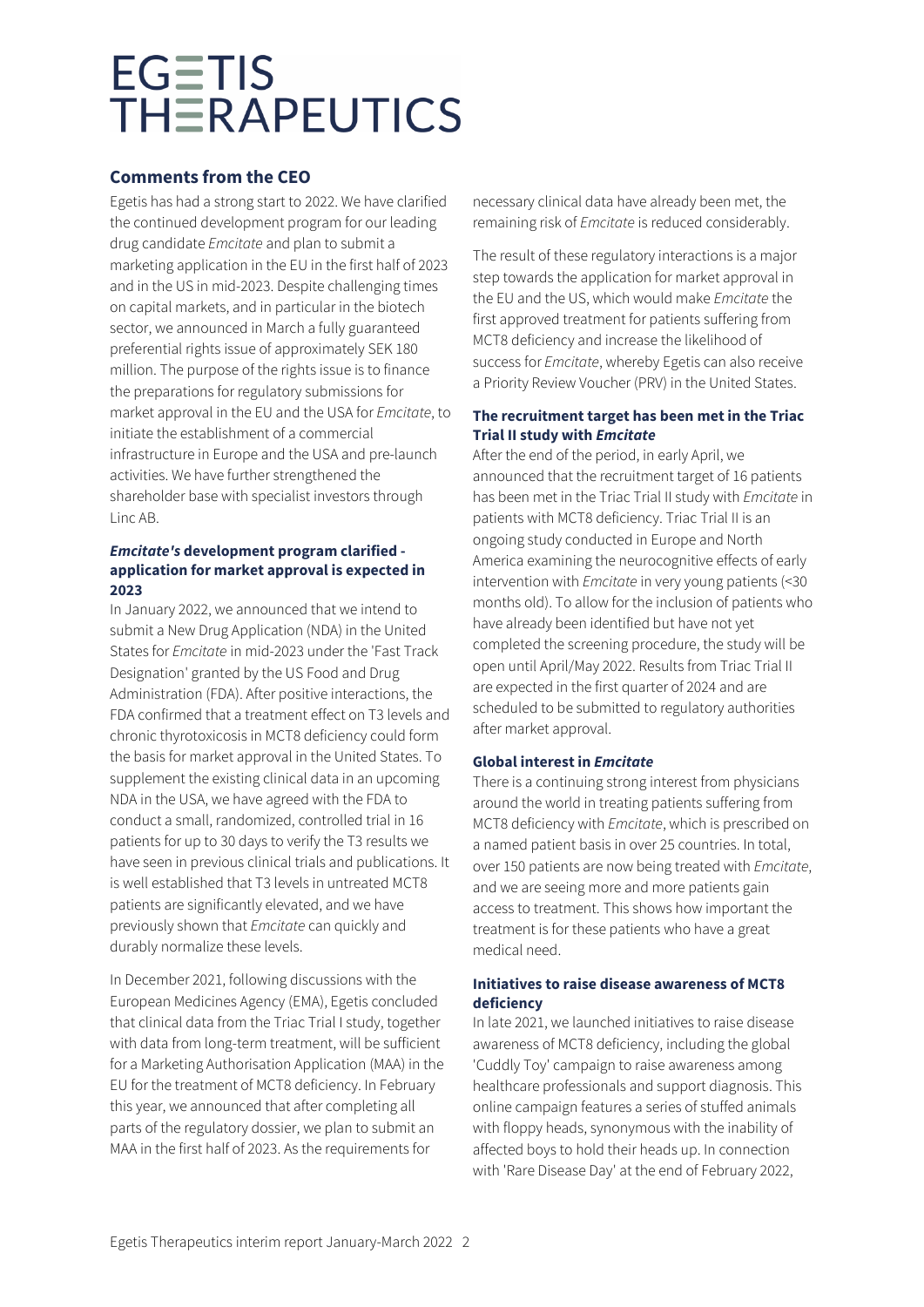we started another campaign, called #MCT8Hugs, which is now available on major social media platforms. We have also started a so-called Vignette study among physicians, to measure health-related quality of life among MCT8 patients, and a Caregiver study. The results from the studies will be used to increase awareness of MCT8 deficiency and be part of the work to get national stakeholders to prioritize funding for MCT8 deficiency treatment.

### **Orphan drug designation to** *Emcitate* **for RTH-β**

In February, the US FDA granted orphan drug designation to *Emcitate* for the treatment of resistance to thyroid hormone type beta (RTH-β), and in March the EMA issued a positive opinion on orphan drug designation for RTH-β, which has been adopted by the European Commission in April. RTH-β is a further indication, without overlap in patient populations, to the previously obtained ODD for MCT8 deficiency. The ODD for RTH-β is a direct result of our work to extend the indications for the *Emcitate* program to related but distinct conditions. RTH-β is a rare genetic disease caused by mutations in one of the body's two types of thyroid hormone receptors and leads to decreased thyroid hormone signaling in tissues that depend on thyroid hormone receptor beta. The disease affects 1 in 20,000–40,000 individuals. We will continue to evaluate the development of *Emcitate* towards market approval also for this disease, which could increase the value and extend the market exclusivity for *Emcitate*.

### **Brand name** *Emcitate* **accepted**

In January, we received conditional acceptance from the FDA for the use of the *Emcitate* brand name in the United States. The Company has previously received a corresponding acceptance from the EMA for the use of *Emcitate* in the EU. This is the best possible result for securing a global brand name, and the final approval process for the use of the *Emcitate* brand will be linked to the regulatory application in each market.

### **Preparations for the pivotal Phase IIb/III-study with** *Aladote* **are ongoing**

We remain focused on the continued development of *Aladote*, which has the potential to become the first approved drug for patients at increased risk of liver injury after overdosing on paracetamol and for whom standard N-acetylcysteine (NAC) treatment is not effective. Preparations for the planned Phase IIb/III

study with *Aladote* are ongoing. The COVID-19 pandemic has made it difficult to start a clinical study that is carried out in emergency and intensive care clinics, but the situation is now developing for the better and we expect the study to start later in 2022.

In January, the European Patent Office (EPO) issued a so-called 'Notice of Intent to Grant' for a new patent that includes a combination treatment with *Aladote* and NAC. The new patent further enhances the unique position of the *Aladote* program and provides patent protection until the year 2037 in Europe, before a potential extension.

### **Cash position and fully guaranteed preferential rights issue**

We reported a cash position of approximately SEK 107 million as of March 31, 2022. On March 21, the Board decided on a new issue of shares corresponding to approximately SEK 180 million with preferential rights for the Company's existing shareholders. The fully guaranteed rights issue was approved at an Extraordinary General Meeting on April 13, 2022. The primary purpose of the rights issue is to finance preparations for the EU and US market approval application process, initiate the establishment of a European and US commercial infrastructure for *Emcitate* and launch preparation activities.

I am grateful for continued support from our current shareholders, especially the specialized life science investor Flerie Invest AB for their commitment to increase their shareholding. In addition, we further strengthen the shareholder base with specialist investors through Linc AB, and I welcome them as a new shareholder.

### **Looking ahead**

Egetis is an innovative and integrated pharmaceutical Company, focusing on projects in late-stage development for commercialization for treatments of serious diseases with significant unmet medical needs in the orphan drug segment. We are fully focused on developing our drug candidates *Emcitate* and *Aladote* in 2022 for all those patients who have a great need for these drugs. In 2022, we will also initiate the establishment of a commercial infrastructure in Europe and the United States. I look forward to informing you about the future progress at Egetis.

### Nicklas Westerholm, CEO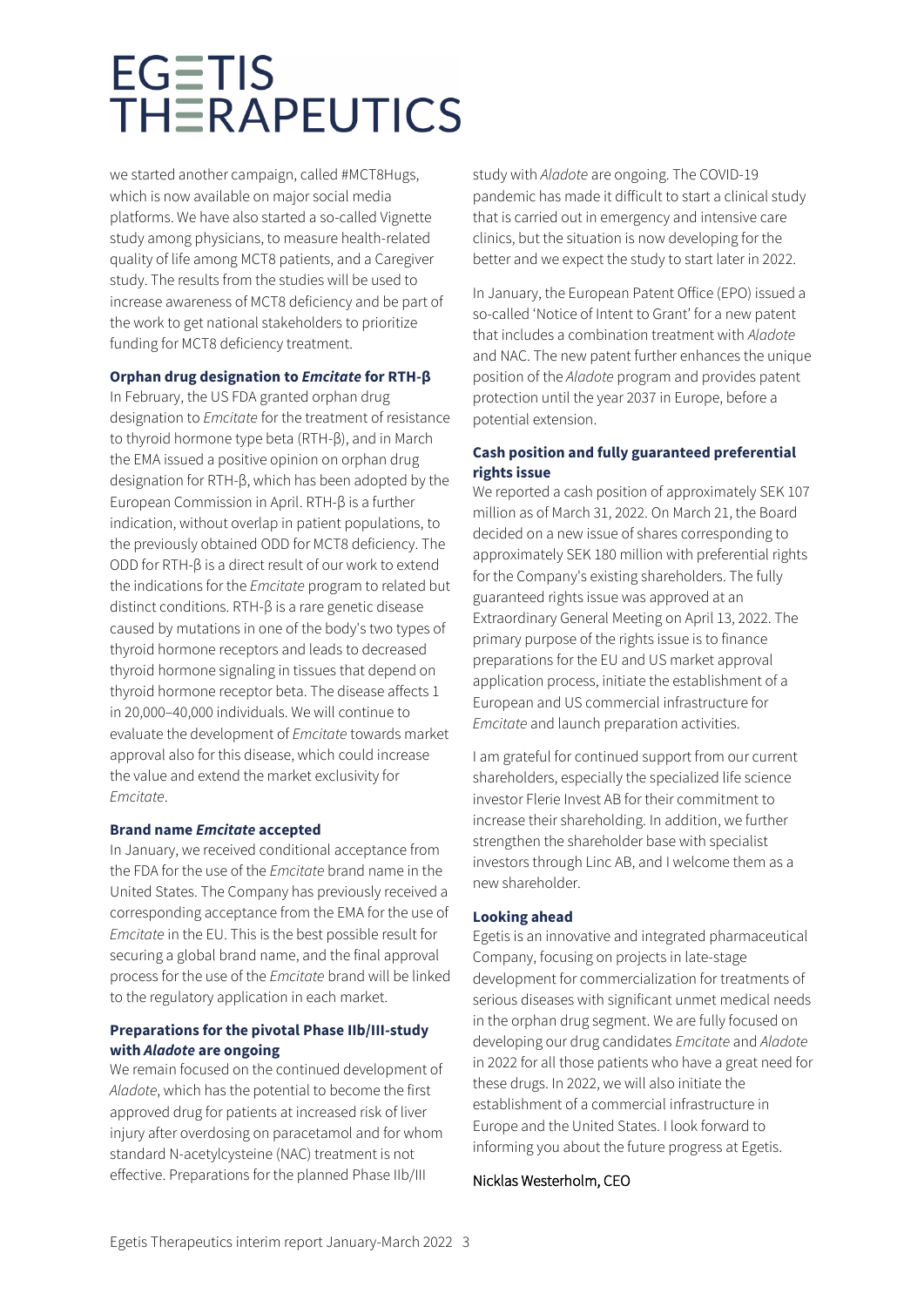## **R&D Pipeline Projects**



# **About Egetis Therapeutics**

Egetis Therapeutics is an innovative and integrated pharmaceutical company, focusing on projects in latestage development for commercialization for treatments of serious diseases with significant unmet medical needs in the orphan drug segment.

The Company's lead candidate *Emcitate* is under development for the treatment of patients with monocarboxylate transporter 8 (MCT8) deficiency, a highly debilitating rare disease with no available treatment. In previous studies (Triac Trial I and a longterm real-life study) *Emcitate* has shown highly significant and clinically relevant results on serum T3 levels and secondary clinical endpoints. As a result of fruitful regulatory interaction Egetis intends to submit a marketing authorisation application (MAA) for *Emcitate* to the European Medicines Agency (EMA) in the first half of 2023 based on existing clinical data.

In the US, after discussions with the FDA, Egetis will conduct a small randomized, placebo-controlled study in 16 patients to verify the results on T3 levels seen in previous clinical trials and publications. Egetis intends to submit a new drug application (NDA) in the US for *Emcitate* in mid-2023 under the Fast-Track Designation granted by FDA.

*Emcitate* is currently being investigated in Triac Trial II, a Phase II/III study in very young MCT8 deficiency patients (<30 months of age) exploring potential disease modifying effects of early intervention from a

neurocognitive and neurodevelopmental perspective. The recruitment target of 16 patients was reached in the beginning of April 2022. Results are expected in the first quarter of 2024 and are expected to be submitted post-approval to regulatory authorities shortly thereafter.

*Emcitate* holds Orphan Drug Designation (ODD) for MCT8 deficiency and resistance to thyroid hormone type beta (RTH- β) in the US and the EU. *Emcitate* has been granted Rare Pediatric Disease Designation (RPD) which gives Egetis the opportunity to receive a Priority Review Voucher (PRV) in the US, after approval.

The drug candidate *Aladote* is a first in class drug candidate developed to reduce the risk of acute liver injury associated with paracetamol (acetaminophen) poisoning. A proof of principle study has been successfully completed and the design of the upcoming pivotal Phase IIb/III study with the purpose of applying for market approval in the US and Europe for *Aladote* has been finalized after completed interactions with FDA, EMA and MHRA. *Aladote* has been granted ODD in the US and an application for ODD was submitted in the EU in the first quarter of 2021. There is an ongoing dialogue with EMA on the appropriate scope of the indication for an ODD in the EU.

Egetis Therapeutics (STO: EGTX) is listed on the Nasdaq Stockholm main market. For more information, see www.egetis.com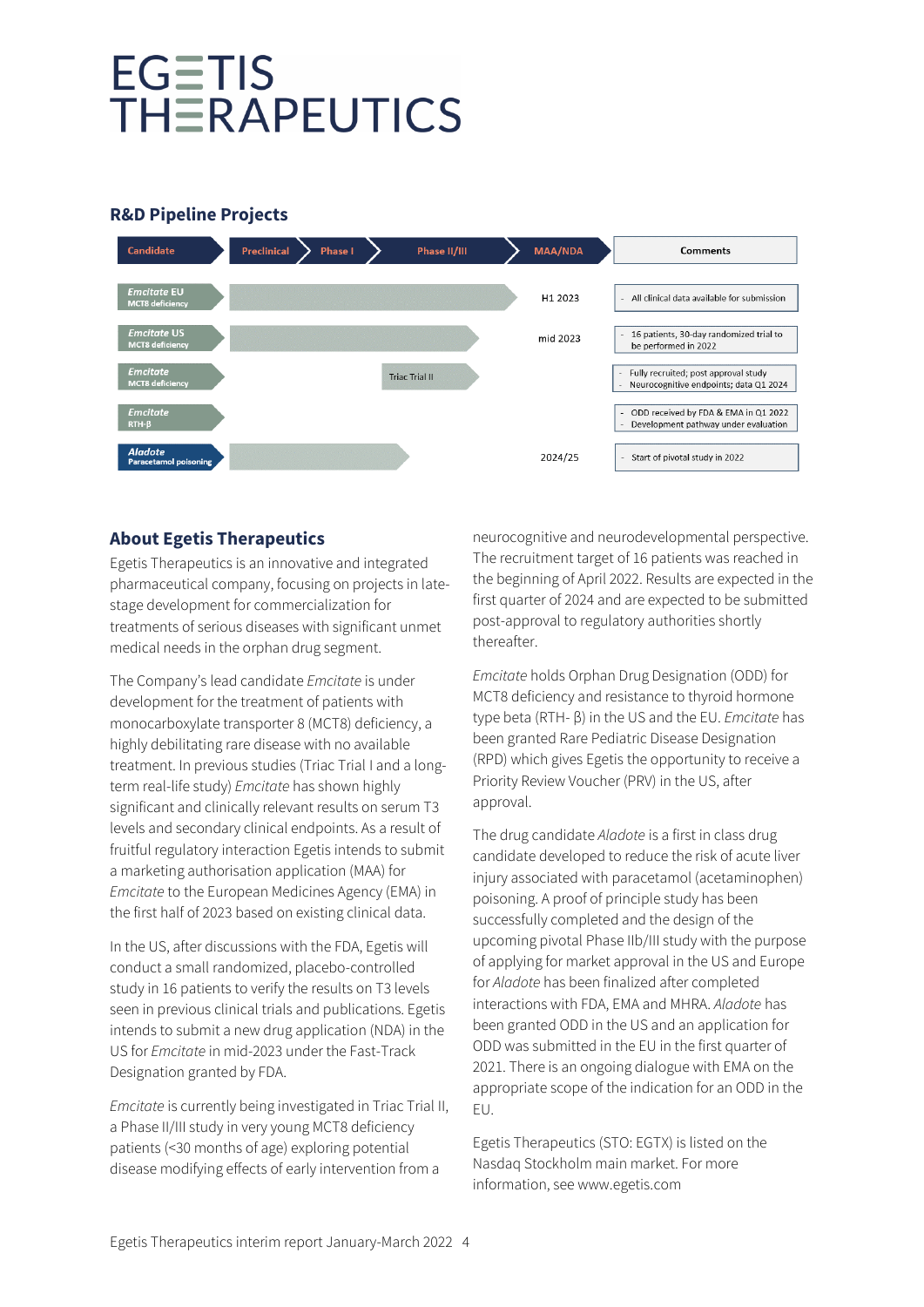## **Project updates**

### *Emcitate*

### **Events during the quarter**

- Fruitful regulatory interactions clarify the regulatory path forward for *Emcitate*.
- Targeting *Emcitate* EU MAA submission the first half of 2023.
- Targeting *Emcitate* US NDA submission mid-2023 under the Fast Track Designation.
- FDA acknowledges that effects on T3 levels and the manifestations of chronic thyrotoxicosis could provide a basis for *Emcitate* approval.
- For the US submission, a 30-day, placebocontrolled study in 16 patients will be conducted to verify the results on T3 levels seen in previous clinical trials.
- The outcome from the regulatory interactions increases the likelihood of success for *Emcitate*

and the probability to receive a Rare Pediatric Disease Priority Review Voucher (PRV) in the US.

- Receives a conditional acceptance from the FDA for the use of the brand name *Emcitate* in the US.
- Receives orphan drug designation (ODD) for *Emcitate* for RTH-β in the US and a positive opinion from EMA.
- Launched #MCT8Hugs a global online-initiative to increase disease awareness about MCT8 deficiency.

### **Events after the reporting period**

- The recruitment target was achieved in the Triac Trial II study with *Emcitate.*
- Receives ODD for *Emcitate* for RTH-β by the European Commission.

# **About** *Emcitate*

*Emcitate* is Egetis' lead candidate drug in clinical development. It addresses MCT8 deficiency, which is a rare genetic disease with high unmet medical need and no available treatment, affecting 1:70,000 males.

Thyroid hormones are crucial for the development and metabolic control of most tissues, which requires transport across the plasma membrane. Monocarboxylate transporter 8 (MCT8) is one of the key thyroid hormone transporters. Mutations in the gene for MCT8, located on the X-chromosome, cause MCT8 deficiency, also called Allan Herndon Dudley Syndrome (AHDS) and only affects males.

The resulting dysfunction of MCT8 leads to impaired transport of thyroid hormone into certain cells and across the blood-brain-barrier and disruption of normal thyroid hormone regulation. This leads to a complex pattern of symptoms with neurological developmental delay and intellectual disability, accompanied by severely elevated circulating thyroid hormone concentrations which are toxic for tissues including the heart, muscle, liver and kidney and results in symptoms such as failure to thrive, cardiovascular stress, insomnia and muscle wasting, resulting in significantly shortened life expectancy.

Most patients will never develop the ability to walk or even sit independently. At present there is no approved therapy available for the treatment of MCT8 deficiency.

*Emcitate* was granted Orphan Drug Designation (ODD) in the EU in 2017 and the US in 2019 for MCT8 deficiency. In the US, FDA has granted *Emcitate* Rare Pediatric Disease Designation (RPD) in November 2020 and Fast Track Designation in October 2021. Upon approval of the NDA, sponsors holding an RPD and meeting the criteria specified can apply to receive a Priority Review Voucher (PRV). A PRV provides accelerated FDA review of a subsequent new drug application for another drug candidate, in any indication, shortening time to market in the US. The voucher may also be sold or transferred to another sponsor.

A Phase IIb clinical trial (Triac Trial I) in MCT8 deficiency has been completed which showed significant and clinically relevant treatment effects on key aspects of the disease. In October 2021, strong data from long-term treatment, up to 6 years, with *Emcitate* was published in the *Journal of Clinical Endocrinology & Metabolism*. The data comes from an investigator-initiated real-life cohort study at 33 sites conducted by the Erasmus Medical Center, Rotterdam, The Netherlands, where the efficacy and safety of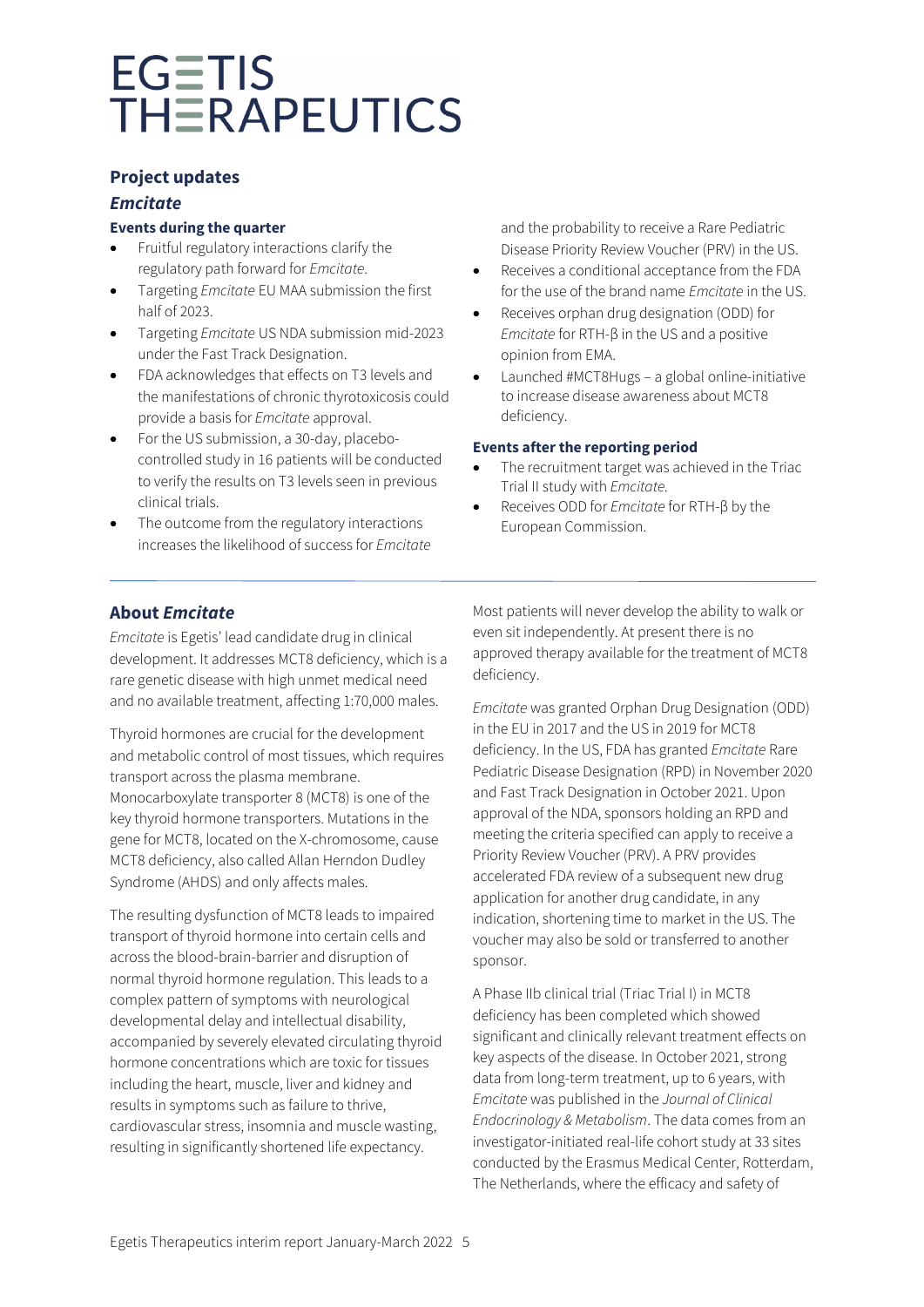*Emcitate* was investigated in 67 patients with MCT8 deficiency.

Based on the new long-term data, Egetis had further positive interactions with the regulatory agencies in the US and Europe. In December, the European Medicines Agency (EMA) concluded that the clinical data from the Triac Trial I, together with the published data from long-term treatment, will suffice for a regulatory submission of a Marketing Authorisation Application (MAA) to the EMA for the treatment of MCT8 deficiency. Egetis plans to submit the MAA in the first half of 2023.

In positive regulatory interactions, FDA acknowledges that a treatment effect on T3 levels and the manifestations of chronic thyrotoxicosis in MCT8 deficiency could provide a basis for marketing approval also in the US. Egetis has agreed with the FDA to perform a small, randomized study in 16 patients for up to 30 days to verify the T3 results, seen in previous clinical trials and publications. It is wellestablished that the T3 levels in untreated MCT8 patients are significantly elevated, and we have previously shown that *Emcitate* is able to normalize these levels rapidly and durably. The primary source of patients will be through our existing named patient program. Egetis is targeting an US NDA submission for *Emcitate* in mid-2023 under the Fast Track Designation A Phase IIb/III early intervention study (Triac Trial II) was initiated in 2020 with the first patient dosed in the fourth quarter. This study is an international, open label, multi-center study in boys younger than 30 months with MCT8 deficiency, conducted in both Europe and North America. The recruitment target of 16 patients was reached in the beginning of April 2022. Results from the Triac Trial II are expected in the first quarter of 2024 and are expected to be submitted post-approval to regulatory authorities shortly thereafter.

*Emcitate* is already supplied to over 150 patients on a named patient or compassionate use basis, following individual regulatory approvals from national regulatory agencies in over 25 countries. Compassionate use and named patient programs are mechanisms to allow early access to a medicine prior to regulatory marketing approval, granted to pharmaceuticals under development for conditions with high unmet medical needs and where no available treatment alternatives exist.

*Emcitate* has been granted orphan drug designation (ODD) for RTH-β in the USA and the EU. RTH-β is an additional indication, without overlap in patient populations, to the previously obtained ODD for MCT8 deficiency. The ODD for RTH-β is a direct result of Egetis' work to extend the indications for the *Emcitate* program to related but distinct conditions.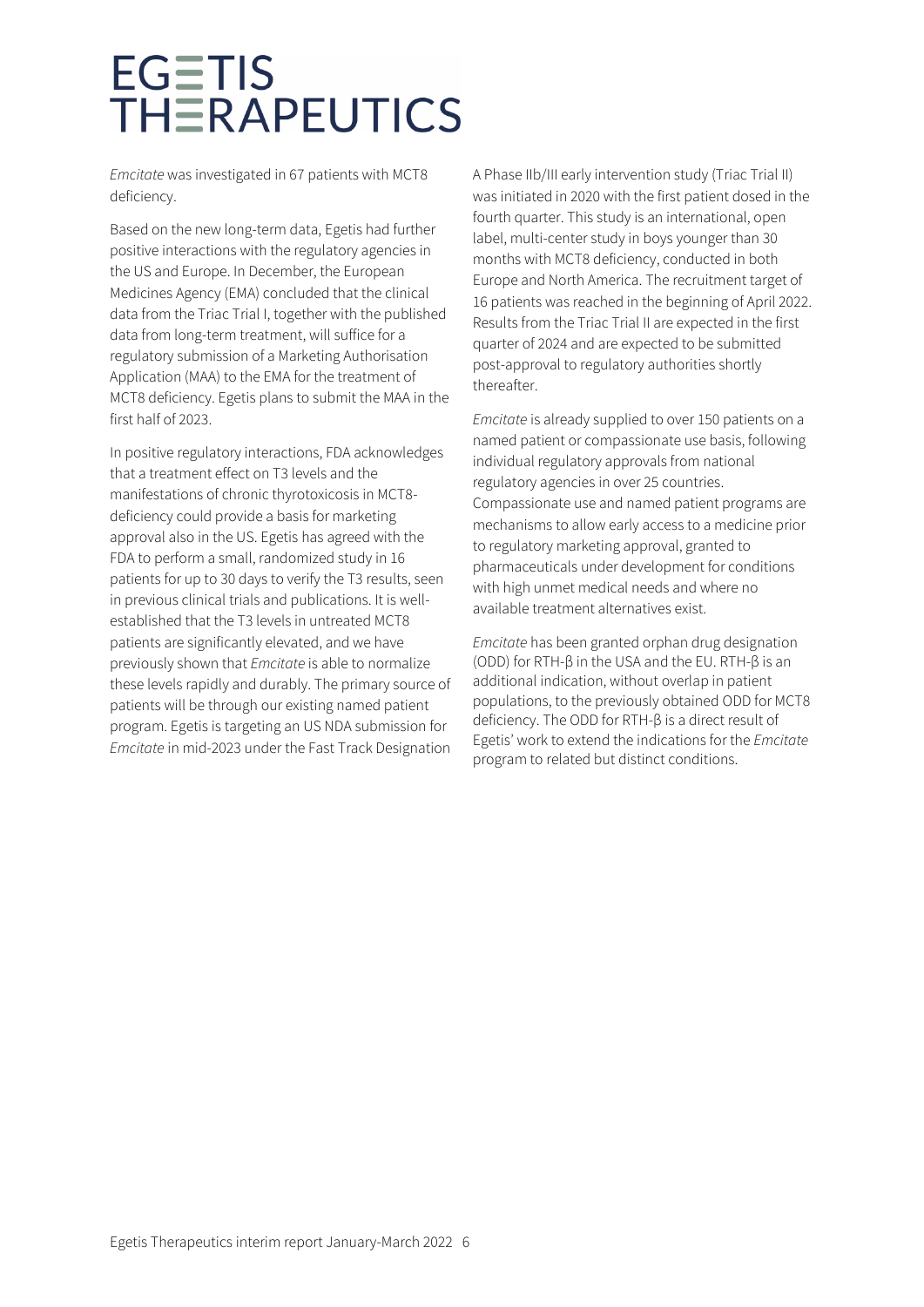## *Aladote*

### **Events during the quarter**

- Receives a 'Notice of Intent to Grant' for a new European patent for a combination therapy with *Aladote* and N-acetylcysteine.
- Preparations for the pivotal Phase IIb/III study for *Aladote* continues, targeting study start in 2022.

# **About** *Aladote*

*Aladote* is a "first-in-class" drug candidate with the potential to reduce the risk of acute liver injury associated with paracetamol/acetaminophen poisoning. *Aladote* has shown a beneficial effect in relevant preclinical models, even in the timewindow when N-acetylcysteine (NAC) treatment no longer is effective (>8 hours). A proof of principle study in patients with paracetamol poisoning to prevent acute liver injury has been successfully completed. The study results established the safety and tolerability of the combination of *Aladote* and NAC. Further, the results indicate that *Aladote* may reduce acute liver injury in this patient population.

*Aladote* has been granted Orphan Drug Designation (ODD) in the US. An application for an ODD in the EU was submitted in the first quarter of 2021, and Egetis has an ongoing dialogue with EMA on the appropriate scope of the indication for an ODD in the EU.

Paracetamol/acetaminophen is the most used drug in the world for the treatment of fever and pain, but also one of the most overdosed drugs –

intentionally or unintentionally. Paracetamol overdose is one of the most common methods in suicide attempts. When excessive amounts of paracetamol are metabolized in the liver, the harmful metabolite N-acetyl-p-benzoquinone imine (NAPQI) is formed, which can cause acute liver injury. The current standard of care for paracetamol poisoning, NAC, is effective if the patient receives medical care within eight hours of ingestion.

A pivotal Phase IIb/III study is expected to start later in 2022 and is targeting patients with increased risk of liver injury, who arrive late at hospital, more than eight hours after a paracetamol overdose, for which current standard of care, NAC, is substantially less effective. The total planned number of patients is around 250, who will be enrolled in the US, UK and in at least one EU country. The study consists of two parts with an interim analysis which includes a futility analysis and dose selection where the most effective dose will be continued. Applications for market approval in the US, EU and UK are planned after successful completion of the study.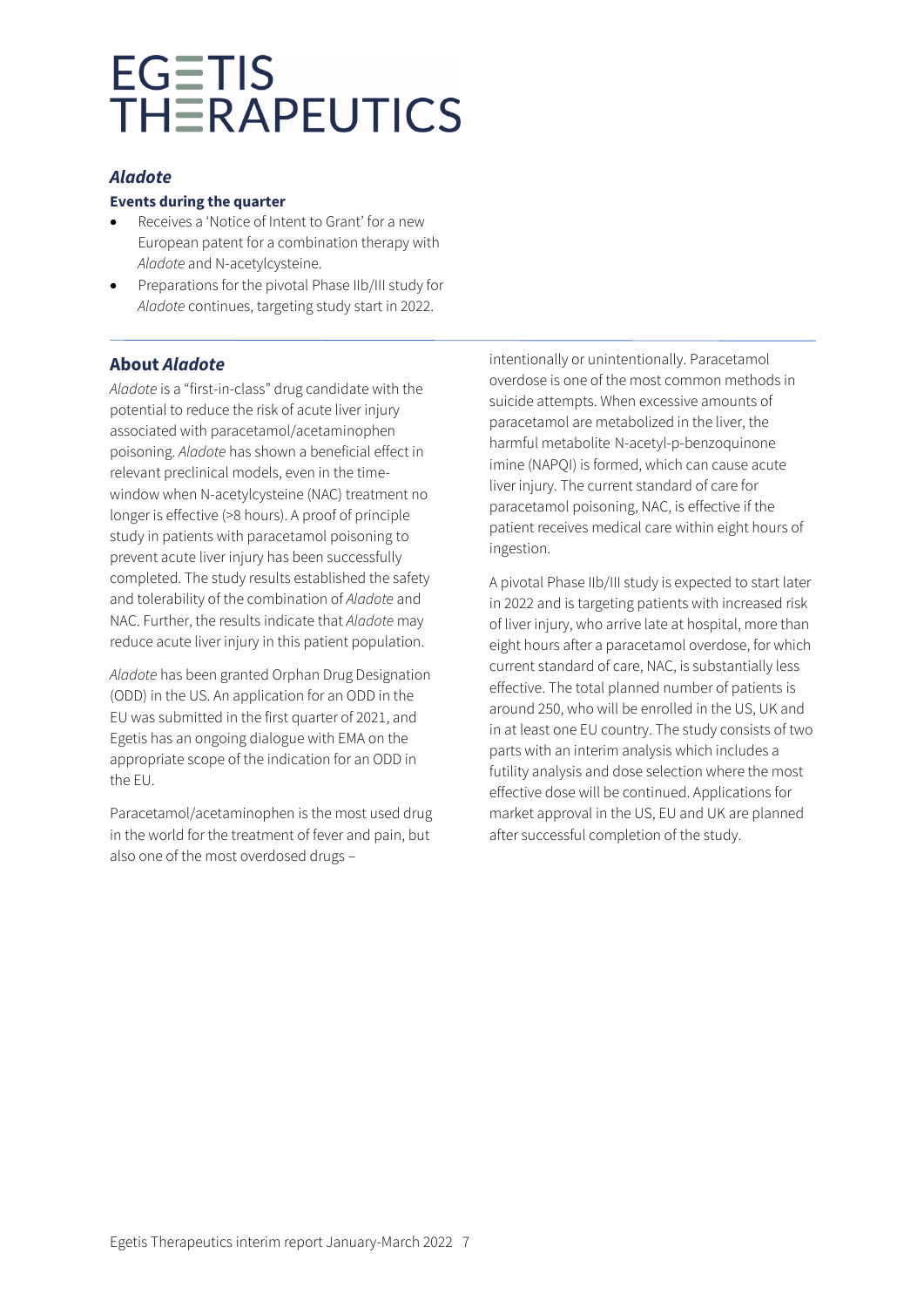# **Financial Information**

**Interim Report January – March 2022**

# **Revenue, and results**

# **Revenue**

Revenue amounted to KSEK 7,102 (3,787) for the period. Revenue consisted of Emcitate sales of KSEK 6,559 (2,539) during the period and forwarding of expenses related to PledOx to Solasia Pharma K.K. (Solasia) of KSEK 542 (1,248) during the period.

# **Expenses**

Operating expenses amounted to KSEK 36,527 (-23,401) during the period. The project expenses amounted to KSEK -19,689 (-10,521) during the period. The project expenses consisted mainly of expenses due to Emcitate of KSEK -17,079 (-5,072), Aladote KSEK -1,856 (-2,710) and PledOx KSEK -754 (-2,739) for the period.

Employee costs amounted to KSEK -8,508 (-6,386) for the period.

Other external costs amounted to KSEK -5,375 (-4,490) for the period. The increase is mainly due to higher consultancy costs. Depreciation and amortization amounted to KSEK -673 (-437) for the period. The amortization of licences was KSEK -270 (-276) during the period. Remaining depreciation/amortization derives from right of use assets according to IFRS 16. Other operating expenses amounted to KSEK -293 (-56) for the period and consist of exchange rate differences.

## **Results**

Operating results amounted to KSEK -29,425 (-19,613) for the period. Net financial items amounted to KSEK 608 (299) for the period. Results after financial items amounted to KSEK -28,817 (-19,315) for the period. Result per share before and after dilution amounted to SEK -0.2 (-0.1) for the period.

# **Financial position**

# **Cash**

Cash as of March 31, 2022, amounted to KSEK 106,785 (249,775).

**Cash flow**

Cash flow from operating activities amounted to KSEK -33,168 (-35,005) for the period. Total Cash flow amounted to KSEK -37,765 (-38,361) for the period. Cash flow from operating activities is mainly driven by costs related to the projects. Cash flow from investing activities amounted to KSEK -1,675 (-1,317) during the period of which KSEK -1,675 (-1,250) are due to deferred purchase price of RTT and KSEK - (-67) are due to acquisition of equipment. Cash flow from financing activities amounted to KSEK -2,922 (-2,039) for the period and are mainly due to amortization of loans.

# **Equity and equity ratio**

As of March 31, 2022, equity amounted to KSEK 499,061 (611,605). Shareholders' equity per average number of shares amounted to SEK 3.0 (3.7), for the period. The Company's equity ratio was 93 (91) %.

# **Debt and receivables**

As of March 31, 2022, non-current liabilities amounted to KSEK 2,801 (12,767). These consist mainly of liabilities that derive from right of use liabilities according to IFRS 16 of KSEK 2,265 (3,221) and other long-term liabilities of KSEK 536 (171). Current liabilities amount to KSEK 32,959 (49,419) and consisted mainly of other short-term liabilities KSEK 27,267 (45,703) and accounts payable KSEK 5,692 (3,716).

## **Investments, tangible, and intangible assets**

As of March 31, 2022, non-current assets amounted to KSEK 414,742 (416,629). No significant investments were allocated to tangible assets.

# **Shares**

The number of shares as of March 31, 2022, were 165,068,560 (165,068,560). The number of shareholders were 6,341 as of March 31, 2022. The ten largest shareholders hold 63.6 % of outstanding shares. Egetis Therapeutics' shares are listed on Nasdaq Stockholm's main market.

# **Stock option plan and warrant programs Information regarding existing incentives**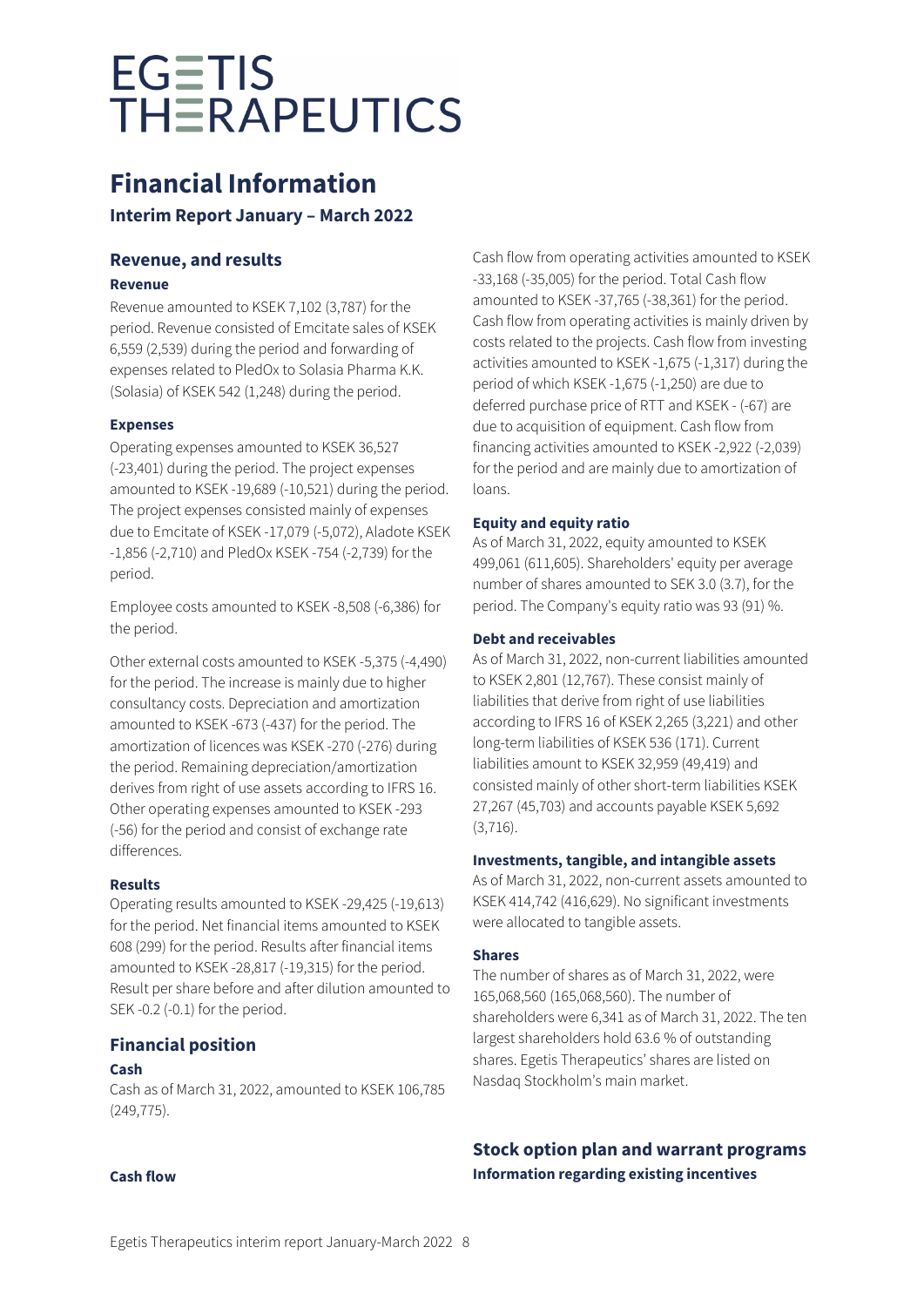The average share price during the period have been lower than the subscription prices of the programs and plans. Hence no dilution has been recognized to the shareholders.

Full utilization of options and warrants approved by the AGM would increase the number of shares with 10,513,600 to a total of 175,582,160.

#### **Employee Stock option plan 2021/2025**

The 2021 Annual General Meeting resolved on a 2021/2025 stock option plan of 5,000,000 stock options for employees of Egetis Therapeutics, of which all were granted to employees as of March 31, 2022.

To ensure the delivery of shares to participants in the Company's incentive programs as well as to cover social security contributions when the share awards and employee options are exercised, the Parent Company has issued 6,571,000 warrants to its subsidiary Egetis Therapeutics Incentive AB.

#### **Employee Stock option plan 2020/2024**

The 2020 Annual General Meeting resolved on a 2020/2024 stock option plan of 3,000,000 stock options for employees of PledPharma AB (previous company name), of which 2,900,000 ESOPs were granted to employees as of March 31, 2022.

To ensure the delivery of shares to participants in the Company's incentive programs as well as to cover social security contributions when the share awards and employee options are exercised, the Parent Company has issued 3,942,600 warrants to its subsidiary PledPharma I AB (previous company name).

### **Employees**

Number of employees as of March 31, 2022, were 13 (10) persons, 7 women and 6 men.

### **Parent Company**

The Parent Company's revenues for the period amounted to KSEK 7,092 (2,911). Sales during the period consisted of KSEK 542 (1,248) due to forwarding of expenses related to PledOx to Solasia. Other income for the period amounted to KSEK 6,550 (1,663). Other income for the period consisted of KSEK 5,243 (1,663) management fees invoiced to the

subsidiary RTT, KSEK 1,242 (-) forwarding of expenses to RTT and KSEK 65 (-) exchange rate gains.

The Parent Company's result after financial net amounted to KSEK -10,236 (-13,280) for the period.

Financial non-current assets amount to KSEK 433,503 (435,040) and other non-current liabilities amount to KSEK 536 (5,171).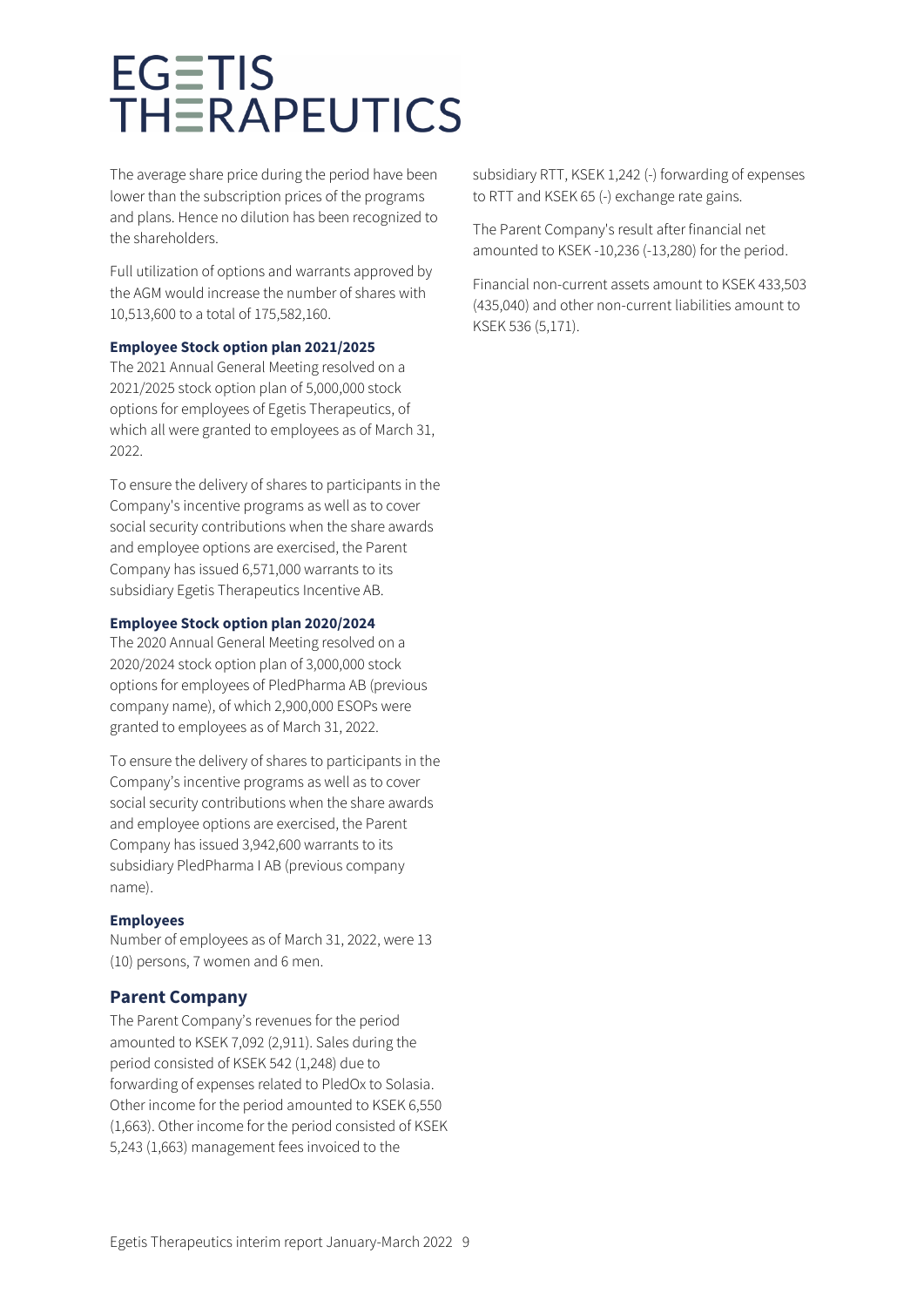# **Consolidated statement of comprehensive income**

| <b>KSEK</b>                                                                               | 2022        | 2021        | 2021        |
|-------------------------------------------------------------------------------------------|-------------|-------------|-------------|
|                                                                                           | Jan-Mar     | Jan-Mar     | Jan-Dec     |
|                                                                                           |             |             |             |
| Revenue                                                                                   |             |             |             |
| Revenues                                                                                  | 7,102       | 3,787       | 38,243      |
| Other operating income                                                                    |             |             | 300         |
|                                                                                           | 7,102       | 3,787       | 38,543      |
| <b>Operating expenses</b>                                                                 |             |             |             |
| Costs of sales of goods                                                                   | $-1,989$    | $-1,511$    | $-7,856$    |
| Project costs                                                                             | $-19,689$   | $-10,521$   | $-88,671$   |
| Other external costs                                                                      | $-5,375$    | $-4,490$    | $-14,513$   |
| Employee costs                                                                            | $-8,508$    | $-6,386$    | $-30,131$   |
| Depreciation and impairment                                                               | $-673$      | $-437$      | $-2,455$    |
| Other operating expenses                                                                  | $-293$      | $-56$       | $-598$      |
| Sum operating expenses                                                                    | $-36,527$   | $-23,401$   | $-144,224$  |
| <b>Operating results</b>                                                                  | $-29,425$   | $-19,613$   | $-105,681$  |
|                                                                                           |             |             |             |
| <b>Financial items</b>                                                                    |             |             |             |
| Finance income                                                                            | 648         | 315         | 1,327       |
| Finance expense                                                                           | $-40$       | $-17$       | $-188$      |
| Sum financial items                                                                       | 608         | 299         | 1,139       |
| <b>Results after financial net</b>                                                        | $-28,817$   | $-19,315$   | $-104,542$  |
|                                                                                           |             |             |             |
| Tax                                                                                       |             |             |             |
| <b>Results after tax</b>                                                                  | $-28,817$   | $-19,315$   | $-104,542$  |
|                                                                                           |             |             |             |
| <b>Statement of comprehensive income</b>                                                  |             |             |             |
| Other comprehensive income                                                                |             |             |             |
| Comprehensive income for the period                                                       | $-28,817$   | $-19,315$   | $-104,542$  |
|                                                                                           |             |             |             |
| Net earnings and comprehensive income are                                                 |             |             |             |
| entirely attributable to Parent Company                                                   |             |             |             |
| shareholders                                                                              |             |             |             |
| <b>Share Data</b>                                                                         |             |             |             |
| Number of shares at the end of period                                                     | 165,068,560 | 165,068,560 | 165,068,560 |
| Average number of shares during period                                                    | 165,068,560 | 165,068,560 | 165,068,560 |
| Earnings per share before dilution (SEK)                                                  | $-0.2$      | $-0.1$      | $-0.6$      |
| Earnings per share after dilution (SEK)                                                   | $-0.2$      | $-0.1$      | $-0.6$      |
| Equity per average number of shares<br>Equity per average number of shares after dilution | 3.0<br>3.0  | 3.7<br>3.7  | 3.2<br>3.2  |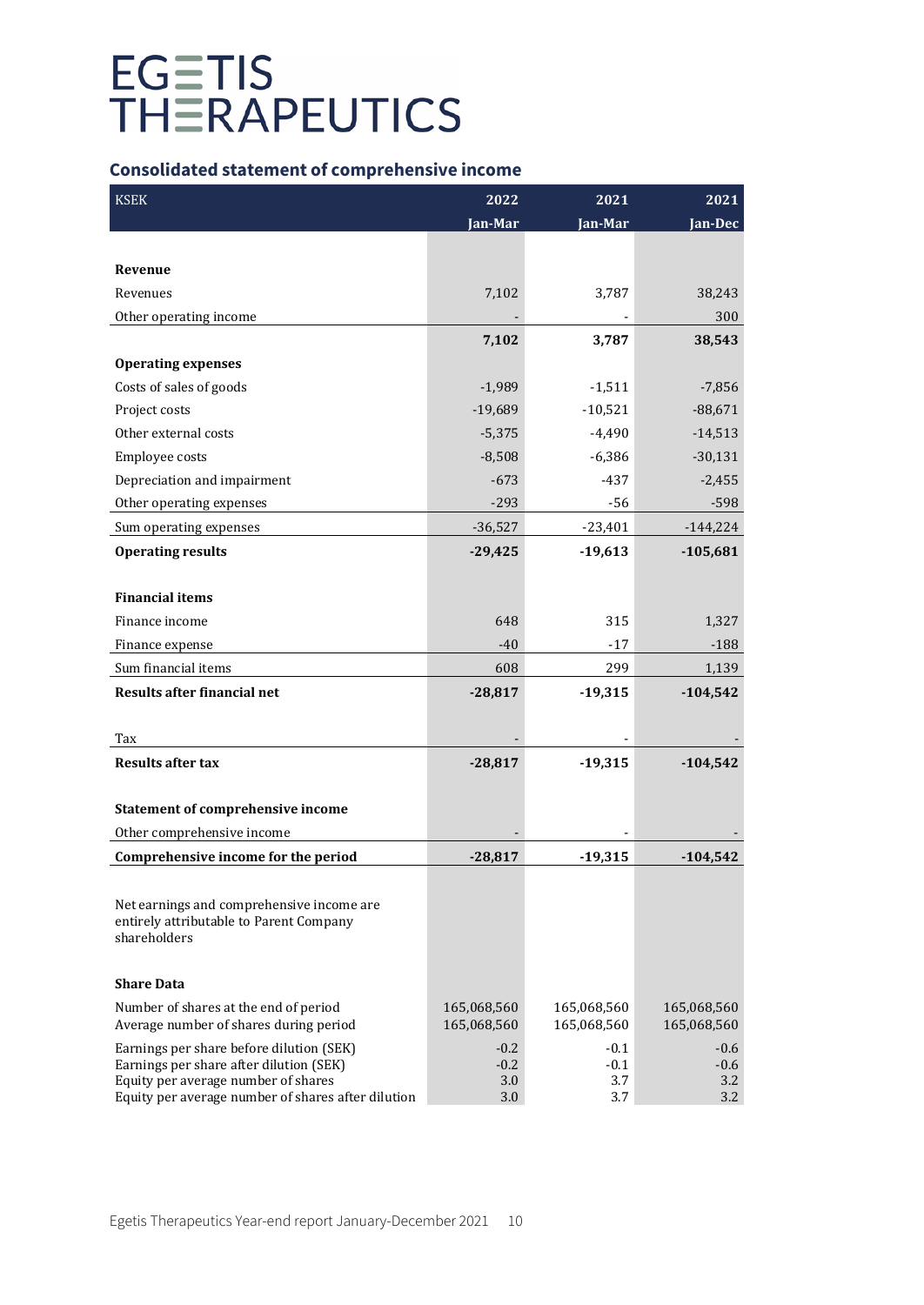# **Consolidated statement of financial position**

| <b>KSEK</b>                          | 31/03/2022 | $31/03/2021*$ | 31/12/2021 |
|--------------------------------------|------------|---------------|------------|
| <b>ASSETS</b>                        |            |               |            |
| <b>Non-current assets</b>            |            |               |            |
| Research and development costs       | 404,817    | 404,817       | 404,817    |
| Licences                             | 6,219      | 7,301         | 6,490      |
| Right-of-use assets                  | 3,706      | 4,511         | 4,088      |
| Equipment                            | 166        | 131           | 187        |
| Financial non-current assets         | 785        |               | 785        |
| <b>Total non-current assets</b>      | 415,693    | 416,760       | 416,366    |
|                                      |            |               |            |
| <b>Current assets</b>                |            |               |            |
| Inventories                          | 440        | 2,074         | 694        |
| Accounts receivables                 | 4,006      | 2,688         | 3,456      |
| Other receivables                    | 2,135      | 1,123         | 3,340      |
| Prepaid expenses and accrued income  | 5,763      | 1,371         | 1,448      |
| Cash and bank balance                | 106,785    | 249,775       | 143,965    |
| <b>Total current assets</b>          | 119,129    | 257,031       | 152,902    |
| <b>Total assets</b>                  | 534,822    | 673,791       | 569,269    |
| <b>KSEK</b>                          | 31/03/2022 | 31/03/2021*   | 31/12/2021 |
| <b>Equity</b>                        |            |               |            |
| Share capital                        | 8,688      | 8,688         | 8,688      |
| Other capital contributions          | 1,262,837  | 1,262,837     | 1,262,837  |
| Reserves                             | 2,145      | 645           | 1,305      |
| Accumulated loss including net loss  | $-774,609$ | $-660,565$    | $-745,792$ |
| <b>Total equity</b>                  | 499,061    | 611,605       | 527,039    |
| <b>Non-current liabilities</b>       |            |               |            |
| Other non-current liabilities        | 2,265      | 12,596        | 2,650      |
| Provisions                           | 536        | 171           | 410        |
| <b>Total non-current liabilities</b> | 2,801      | 12,767        | 3,060      |
| <b>Current liabilities</b>           |            |               |            |
| Accounts payable                     | 5,692      | 3,716         | 4,596      |
| Other liabilities                    | 11,898     | 14,658        | 17,179     |
| Accrued expenses and deferred income | 15,369     | 31,045        | 17,394     |
| <b>Total current liabilities</b>     | 32,959     | 49,419        | 39,170     |
| <b>Total equity and liabilities</b>  | 534,822    | 673,791       | 569,269    |

\*) Restated, see note 6.

Egetis Therapeutics interim report January-March 2022 11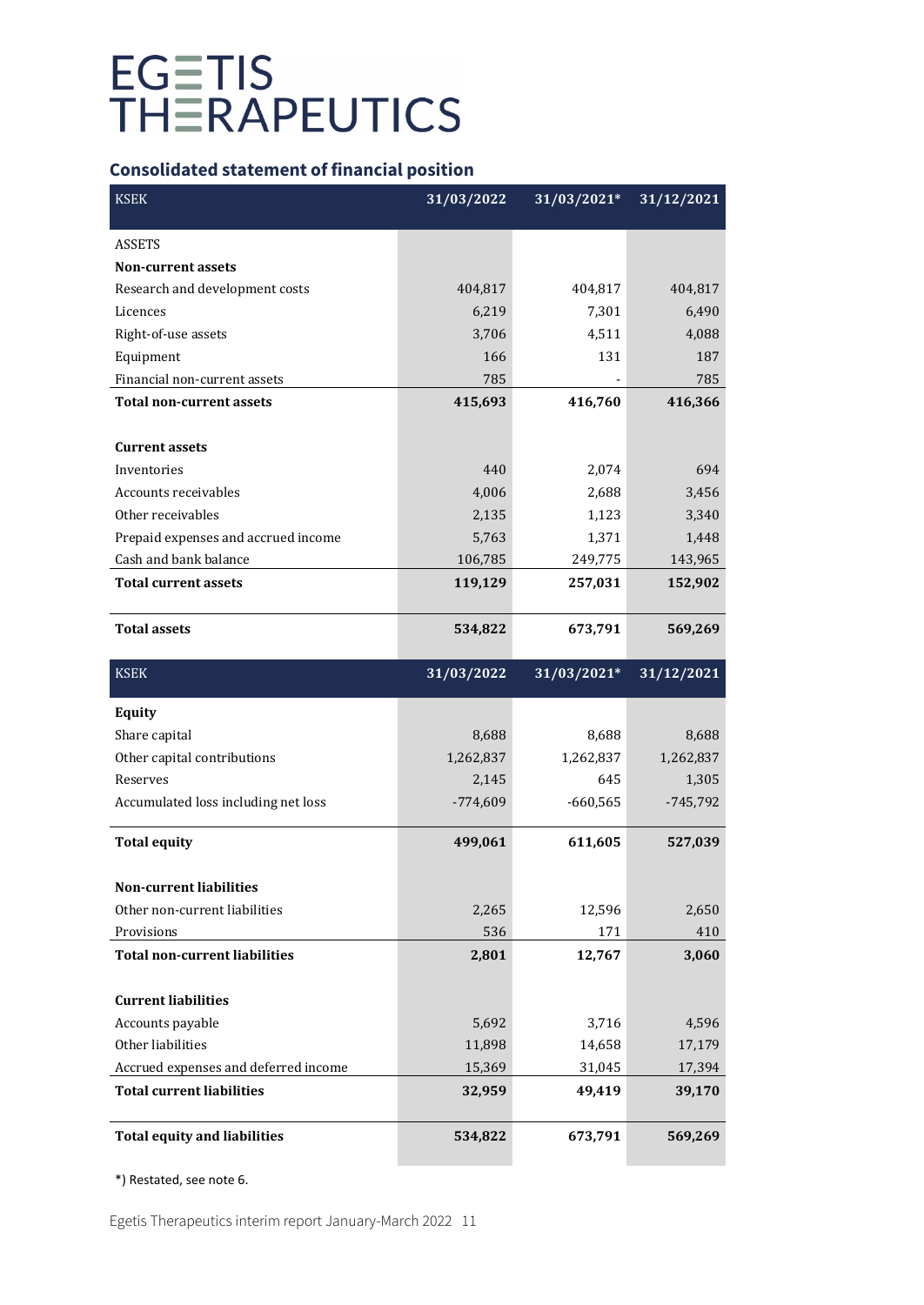## **Consolidated statement of cash flows**

| <b>KSEK</b>                                                              | 2022      | 2021               | 2021       |
|--------------------------------------------------------------------------|-----------|--------------------|------------|
|                                                                          | Jan-Mar   | Jan-Mar            | Jan-Dec    |
| <b>OPERATING ACTIVITIES</b>                                              |           |                    |            |
| Result after financial net                                               | $-28,187$ | $-19,315$          | $-104,542$ |
| Adjustments for non-cash items                                           | 464       | 425                | 2,683      |
| Tax paid                                                                 |           |                    |            |
| Cash flow from operating activities before<br>changes in working capital | $-27,723$ | $-18,890$          | $-101,859$ |
| Cash flow from changes in working capital                                |           |                    |            |
| Increase/decrease in operating receivables                               | $-3,407$  | 22,686             | 3,082      |
| Increase/decrease in operating liabilities                               | $-2,038$  | $-38,801$          | $-31,333$  |
| Cash flow from changes in working capital                                | $-5,445$  | $-16, 115$         | $-28,251$  |
|                                                                          |           |                    |            |
| Cash flow from operating activities                                      | $-33,168$ | $-35,005$          | $-130,110$ |
|                                                                          |           |                    |            |
| <b>INVESTING ACTIVITIES</b>                                              |           |                    |            |
| Acquisition of subsidiaries, net cash required                           | $-1,675$  | $-1,250$           | $-5,000$   |
| Investment in financial assets                                           |           |                    | $-785$     |
| Purchase of property, plant, and equipment                               |           | -67                | $-172$     |
| Cash flow from investing activities                                      | $-1,675$  | $-1,317$           | $-5,957$   |
|                                                                          |           |                    |            |
| <b>FINANCING ACTIVITIES</b>                                              |           |                    |            |
| New share issue                                                          |           |                    |            |
| Cost new share issue                                                     |           |                    |            |
| Repayment of loans                                                       | $-2,512$  |                    | $-7,500$   |
| Repayment of leases                                                      | $-410$    | $-1,875$<br>$-164$ | $-1,402$   |
| <b>Cash flow from financing activities</b>                               | $-2,922$  |                    | $-8,902$   |
|                                                                          |           | $-2,039$           |            |
| Cash flow for the period                                                 | $-37,765$ | $-38,361$          | $-144,969$ |
|                                                                          |           |                    |            |
| Balance at beginning of period                                           | 143,965   | 287,850            | 287,850    |
| Change in cash                                                           | $-37,765$ | $-38,361$          | $-144,969$ |
| Exchange rate difference in cash                                         | 584       | 286                | 1,084      |
| CASH BALANCE AT THE END OF THE PERIOD                                    | 106,785   | 249,775            | 143,965    |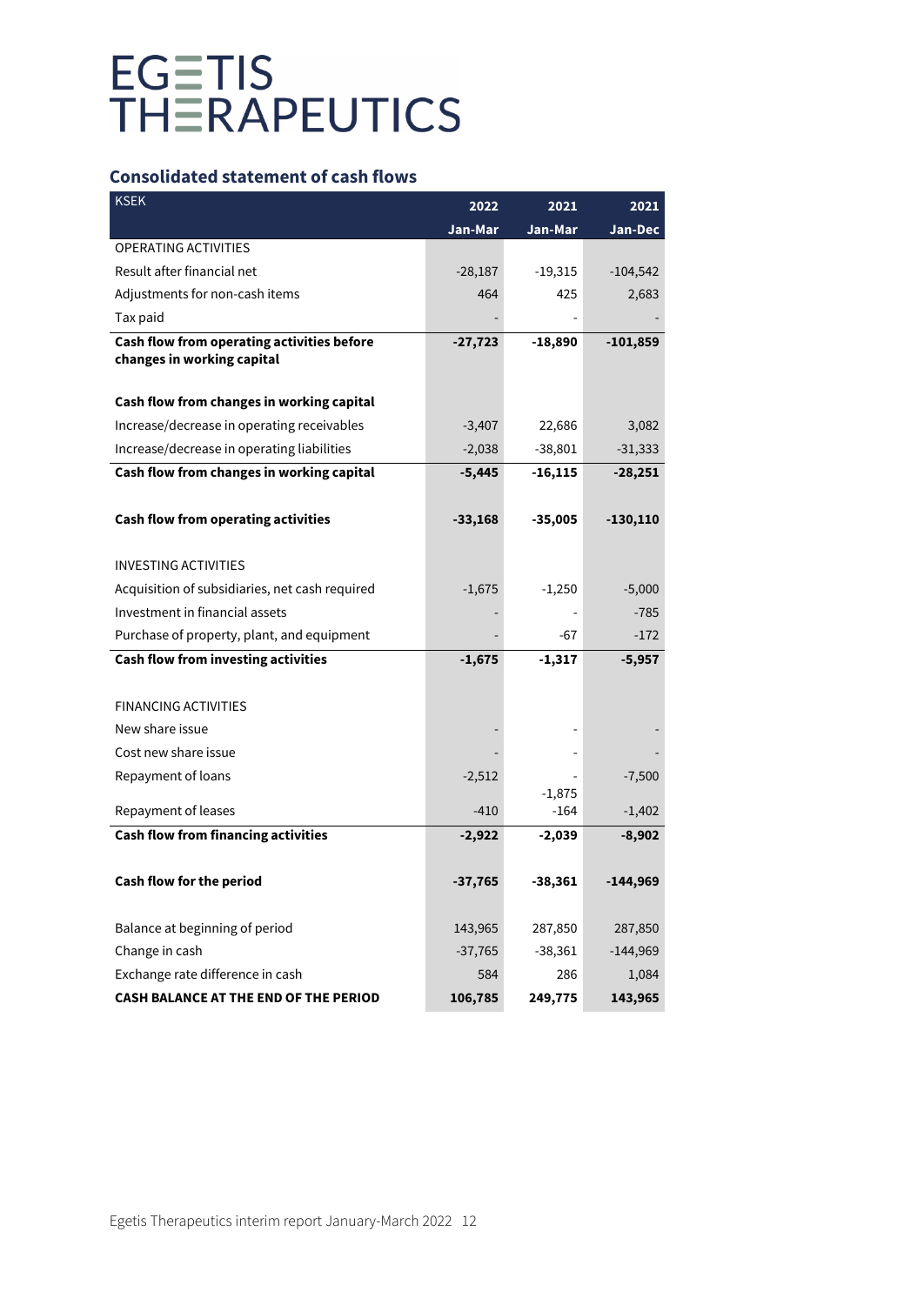# **Consolidated statement of changes in equity**

| <b>KSEK</b>                          | Share capital | Other capital<br>contributions | Accumulated loss incl.<br>net results for the<br>period | Other reserves | Total equity |
|--------------------------------------|---------------|--------------------------------|---------------------------------------------------------|----------------|--------------|
| Opening balance 01/01/2022           | 8,688         | 1,262,837                      | $-745.791$                                              | 1,305          | 527,039      |
| Comprehensive income for the period  |               |                                | $-28,817$                                               |                | $-28,817$    |
| Costs due to share-based payments of |               |                                |                                                         |                |              |
| employee stock option plan           |               |                                |                                                         | 840            | 840          |
| Closing balance $31/03/2022$         | 8,688         | 1,262,837                      | $-774.609$                                              | 2,145          | 499,061      |
|                                      |               |                                |                                                         |                |              |
| Opening balance 01/01/2021           | 8,688         | 1,262,837                      | $-641,250$                                              | 448            | 630,723      |
| Comprehensive income for the period  |               |                                | $-104,542$                                              |                | $-104,542$   |
| Transactions with shareholders       |               |                                |                                                         |                |              |
| Costs due to share-based payments of |               |                                |                                                         |                |              |
| employee stock option plan           |               |                                |                                                         | 857            | 857          |
| Closing balance $31/12/2021$         | 8.688         | 1,262,837                      | $-745.791$                                              | 1,305          | 527,039      |

## **Consolidated key ratios**

The key ratios below are useful to those who read the financial statements and a complement to other performance targets in evaluating strategic investment implementation and the Group's ability to achieve financial goals and commitments.

| <b>SEK</b>                                                                                                                                                                                                                                                         | 2022<br>Jan-Mar                                                                    | 2021<br>Jan-Mar                                                                    | 2021<br>Jan-Dec                                                                    |
|--------------------------------------------------------------------------------------------------------------------------------------------------------------------------------------------------------------------------------------------------------------------|------------------------------------------------------------------------------------|------------------------------------------------------------------------------------|------------------------------------------------------------------------------------|
| Equity<br>Equity ratio %<br>Return on equity %<br>Number of shares at the end of the period<br>Number of shares at the end of the period after dilution<br>Average number of shares during the period<br>Average number of shares during the period after dilution | 499,061<br>93%<br>neg.<br>165,068,560<br>165,068,560<br>165,068,560<br>165,068,560 | 611,605<br>91%<br>neg.<br>165,068,560<br>165,068,560<br>165,068,560<br>165,068,560 | 527,039<br>93%<br>neg.<br>165,068,560<br>165,068,560<br>165,068,560<br>165,068,560 |
| <b>Share Data</b>                                                                                                                                                                                                                                                  |                                                                                    |                                                                                    |                                                                                    |
| Earnings per share<br>Earnings per share after dilution<br>Cash flow per share from operating activities<br>Equity per average number of shares<br>Equity per average number of shares after dilution<br>Dividend                                                  | $-0.2$<br>$-0.2$<br>$-0.2$<br>3.0<br>3.0                                           | $-0.1$<br>$-0.1$<br>$-0.2$<br>3.7<br>3.7                                           | $-0.6$<br>$-0.6$<br>$-0.8$<br>3.2<br>3.2                                           |
| Average number of employees                                                                                                                                                                                                                                        | 13                                                                                 | 10                                                                                 | 11                                                                                 |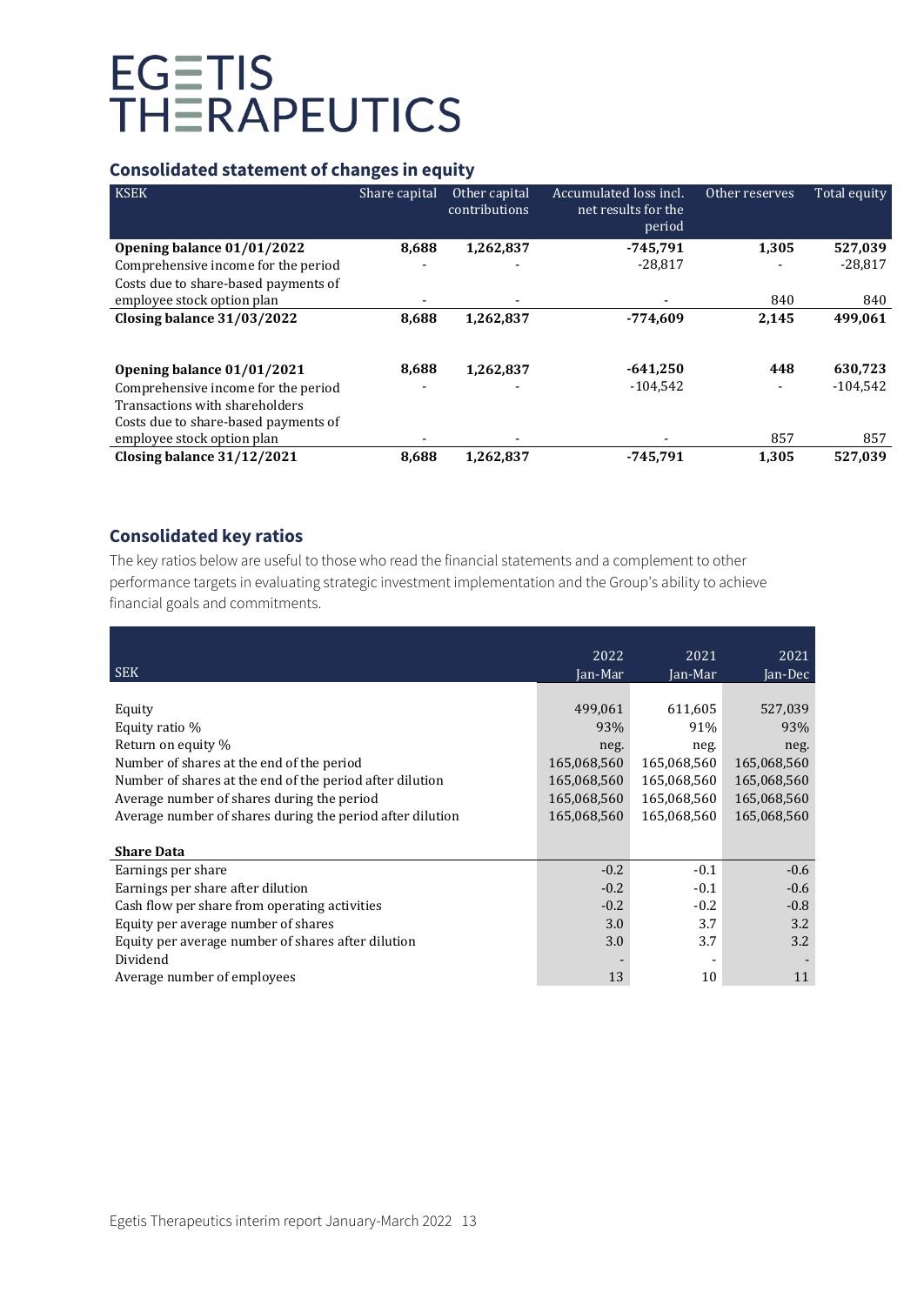## **Parent Company - income statement**

| <b>KSEK</b>                        | 2022      | 2021      | 2021       |
|------------------------------------|-----------|-----------|------------|
|                                    | Jan-Mar   | Jan-Mar   | Jan-Dec    |
|                                    |           |           |            |
| Revenue                            |           |           |            |
| Revenues                           | 542       | 1,248     | 22,591     |
| Other operating income             | 6,550     | 1,663     | 16,204     |
|                                    | 7,092     | 2,911     | 38,795     |
| <b>Operating expenses</b>          |           |           |            |
| Project costs                      | $-3,907$  | $-5,755$  | $-54,949$  |
| Other external costs               | $-5,496$  | $-4,226$  | $-14,417$  |
| Employee costs                     | $-8,508$  | $-6,429$  | $-30,174$  |
| Depreciation and impairment        | $-16$     | $-6$      | $-43$      |
| Other operating expenses           | $-50$     | $-70$     | $-463$     |
| Sum operating expenses             | $-17,976$ | $-16,486$ | $-100,046$ |
| <b>Operating results</b>           | $-10,884$ | $-13,575$ | $-61,251$  |
|                                    |           |           |            |
| <b>Financial items</b>             |           |           |            |
| Finance income                     | 648       | 295       | 1,299      |
| Finance expense                    |           | $-1$      | $-31$      |
| Sum financial items                | 648       | 295       | 1,268      |
| <b>Results after financial net</b> | $-10,236$ | $-13,280$ | $-59,982$  |
|                                    |           |           |            |
| Appropriations                     |           |           | $-68,000$  |
| Tax                                |           |           |            |
| <b>Results after tax</b>           | $-10,236$ | $-13,280$ | -127,982   |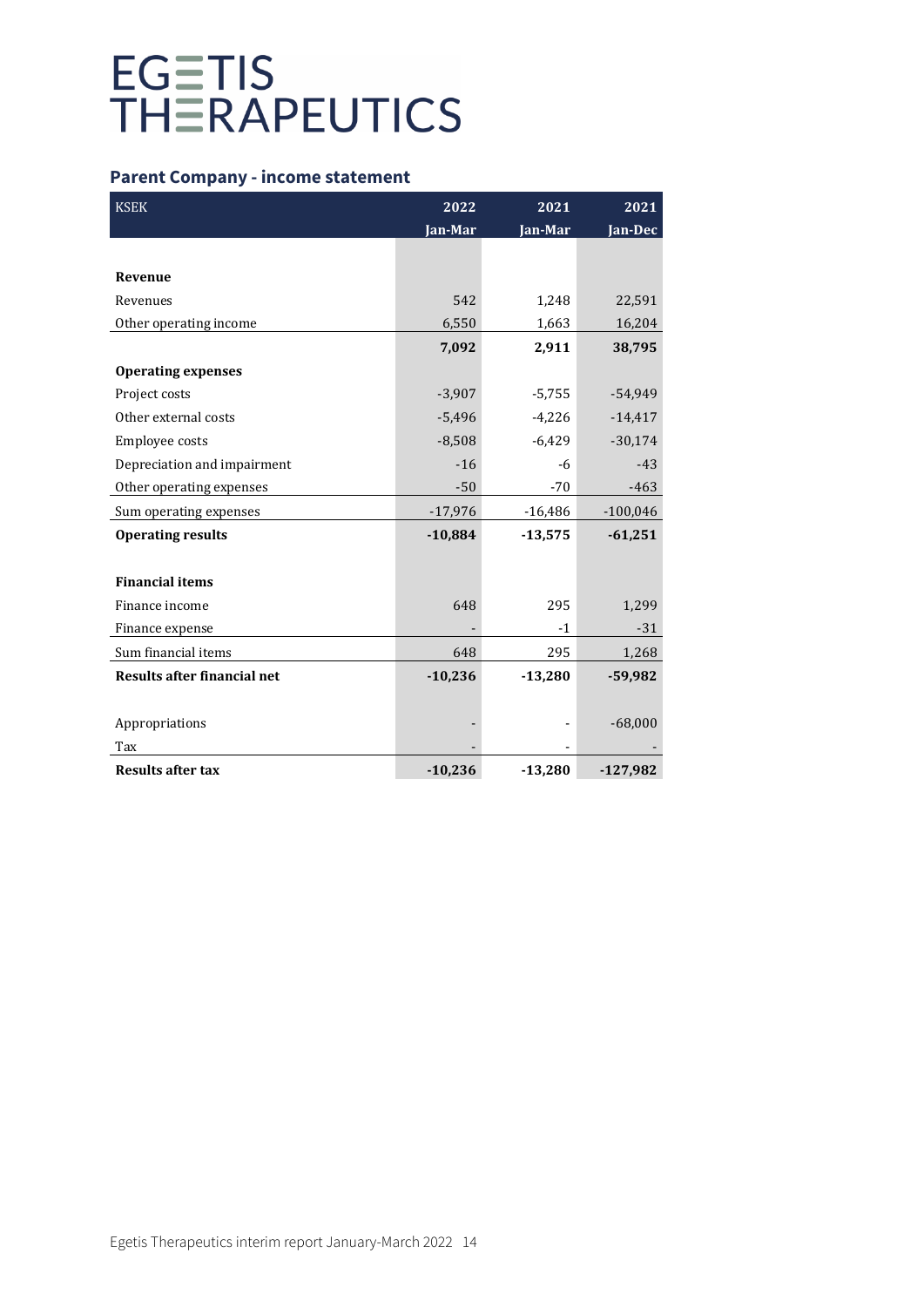# **Parent Company - balance sheet**

| <b>ASSETS</b>                        |            |             |            |
|--------------------------------------|------------|-------------|------------|
| <b>Non-current assets</b>            |            |             |            |
| Equipment                            | 136        | 84          | 152        |
| Financial non-current assets         | 433,367    | 434,956     | 432,736    |
| <b>Total non-current assets</b>      | 433,503    | 435,040     | 432,889    |
|                                      |            |             |            |
| <b>Current assets</b>                |            |             |            |
| Receivables from group companies     |            | 2,078       |            |
| Accounts receivables                 | 16         | 788         |            |
| Other receivables                    | 1          | 507         | 751        |
| Prepaid expenses and accrued income  | 1,405      | 982         | 1,257      |
| Cash and bank balance                | 89,530     | 235,000     | 138,946    |
| <b>Total current assets</b>          | 90,952     | 239,355     | 140,955    |
|                                      |            |             |            |
| <b>Total assets</b>                  | 524,454    | 674,396     | 573,843    |
| <b>KSEK</b>                          | 31/03/2022 | 31/03/2021* | 31/12/2021 |
| <b>Equity</b>                        |            |             |            |
| <b>Restricted Equity</b>             |            |             |            |
| Share capital                        | 8,688      | 8,688       | 8,688      |
| Non-restricted equity                |            |             |            |
| Share premium reserve                | 508,253    | 636,235     | 636,235    |
| Reserves                             | 2,145      | 645         | 1,305      |
| Net loss for the period              | $-10,236$  | $-13,280$   | $-127,982$ |
| <b>Total equity</b>                  | 508,850    | 632,288     | 518,246    |
|                                      |            |             |            |
| <b>Non-current liabilities</b>       |            |             |            |
| Other non-current liabilities        |            | 5,000       |            |
| Provisions                           | 536        | 171         | 410        |
| <b>Total non-current liabilities</b> | 536        | 5,171       | 410        |
|                                      |            |             |            |
| <b>Current liabilities</b>           |            |             |            |
| Liabilities to group companies       | 1,776      |             | 38,173     |
| Accounts payable                     | 2,049      | 2,251       | 2,018      |
| Other liabilities                    | 5,221      | 5,799       | 7,571      |
| Accrued expenses and deferred income | 6,023      | 28,887      | 7,425      |
| <b>Total current liabilities</b>     | 15,069     | 36,937      | 55,187     |
| <b>Total equity and liabilities</b>  | 524,454    | 674,396     | 573,843    |

\*) Restated, see note 6.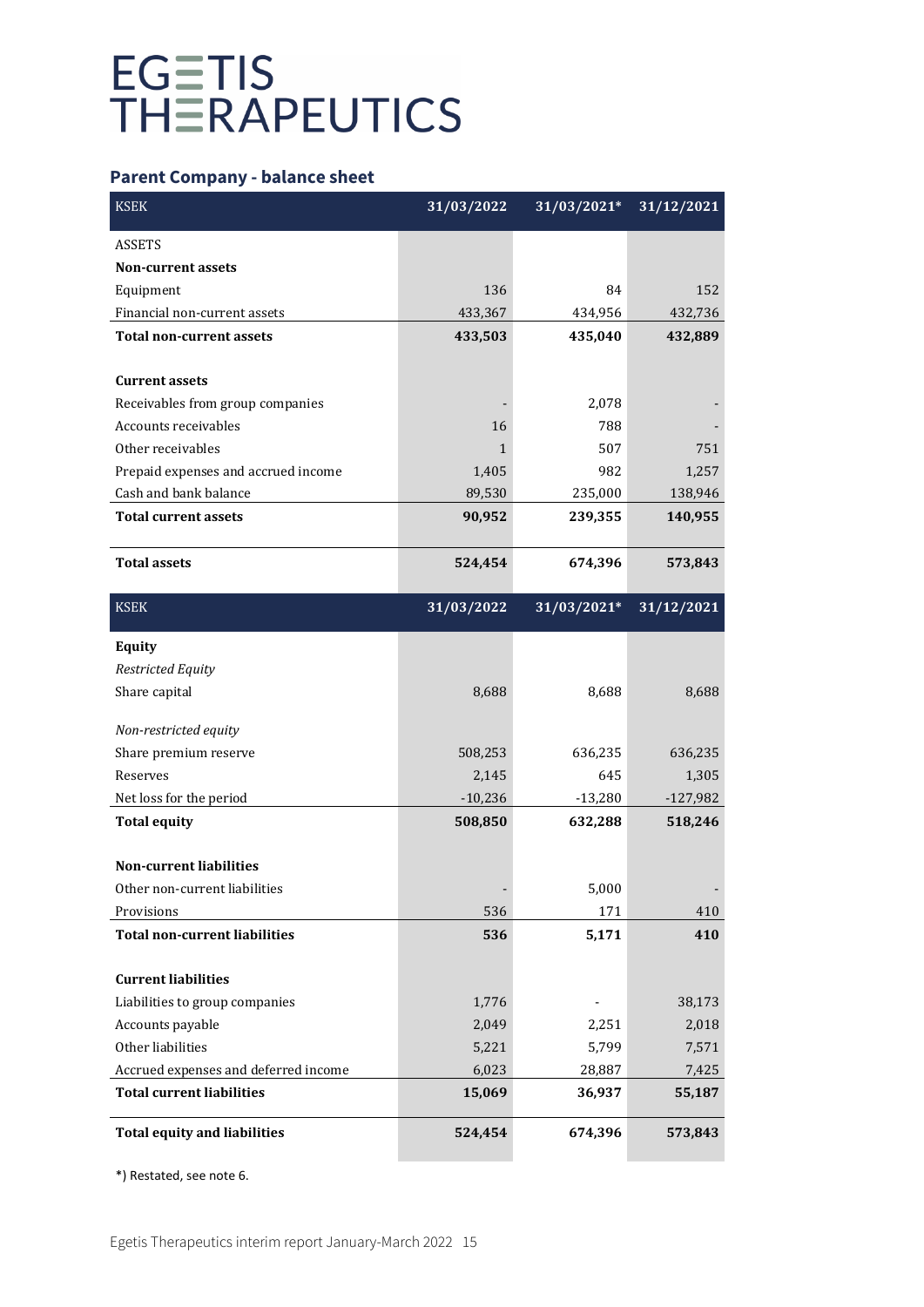### **Notes**

### **Note 1 - Accounting principles**

Egetis applies International Financial Reporting Standards (IFRS) as adopted by the EU. This report is prepared in accordance with IAS 34 Interim Financial Reporting and the Annual Accounts Act and should be read together with the Egetis consolidated financial statements for the year ended December 31, 2021. The interim report does not include all disclosures that would otherwise be required in a complete set of financial statements. Applied accounting principles and calculation methods are the same as in the latest annual report for 2021. Some amendments to existing standards became applicable from January 1, 2022, however none of these have a material impact on the consolidated financial statements or accounting policies. The parent company and the Group's accounting currency is SEK. All the numbers in this interim report are, if nothing else is stated, presented in thousands SEK.

The preparation of interim reports requires certain critical accounting estimates to be made. Furthermore, company management is required to make assessments when applying accounting principles. See the Group's accounting principles in the annual report 2021 regarding more information on estimates and assessments.

#### **Correction to the accounting records for the acquisition of Rare Thyroid Therapeutics**

The accounting of the acquisition of Rare Thyroid Therapeutics International AB (RTT) in 2020 was based on information that had not been taken into account at the initial acquisition date, namely, if the company had important processes and staff required for generating output in place. The acquisition was reported as a Business Combination in accordance with IFRS 3 instead of an asset acquisition. For this transaction, it was primarily the intangible asset Emcitate that was acquired. For an asset acquisition of this nature, the identified asset Emcitate must therefore be reported in accordance with IAS 38 Intangible Assets and not as part of an acquisition analysis associated with a business combination as per IFRS 3.

Because this transaction was reported as a business combination in the consolidated financial statements ending December 31, 2020, the carrying amount for intangible assets was too high. It also meant that the carrying amounts for liabilities were incorrect, specifically, deferred tax and the liability for additional consideration. In the parent company financial statements ending December 31, 2020, the value of shares in subsidiaries and the liability for additional consideration were incorrect.

To correct for this, the liability for additional consideration in both the consolidated and parent company financial statements must be reversed such that no deferred tax is reported in the consolidated financial statements. It also means that the value of the intangible asset Emcitate must be lowered by the amount corresponding to the liability and deferred tax that had been reported in the consolidated financial statements. The value of shares in subsidiaries reported by the parent company must also be lowered by the amount corresponding to the prior reported liability for additional consideration.

Please see Note 6 for a compilation of the effects of this error correction, for the consolidated and parent company income statements and balance sheets ending December 31, 2020. Correction of the error has not had any impact on cash flow for either the group or parent company.

### **Classification of company acquisitions in the consolidated financial statements**

A company acquisition can be classified as either a business combination or an asset acquisition. For each specific acquisition, an individual assessment must be made. In order to report the transaction as a business combination in accordance with IFRS there must be an integrated quantity of activities and assets which, at a minimum, comprise one input and one significant process. The input and process must then be able to generate an output (return). If an acquisition does not currently generate output, but there is an identifiable asset that can generate output in the future, there must be an organized workforce in order to report it as a business combination. If the assessment is that the acquisition does not meet the criteria for reporting it as a business combination, it must be reported as an asset acquisition instead.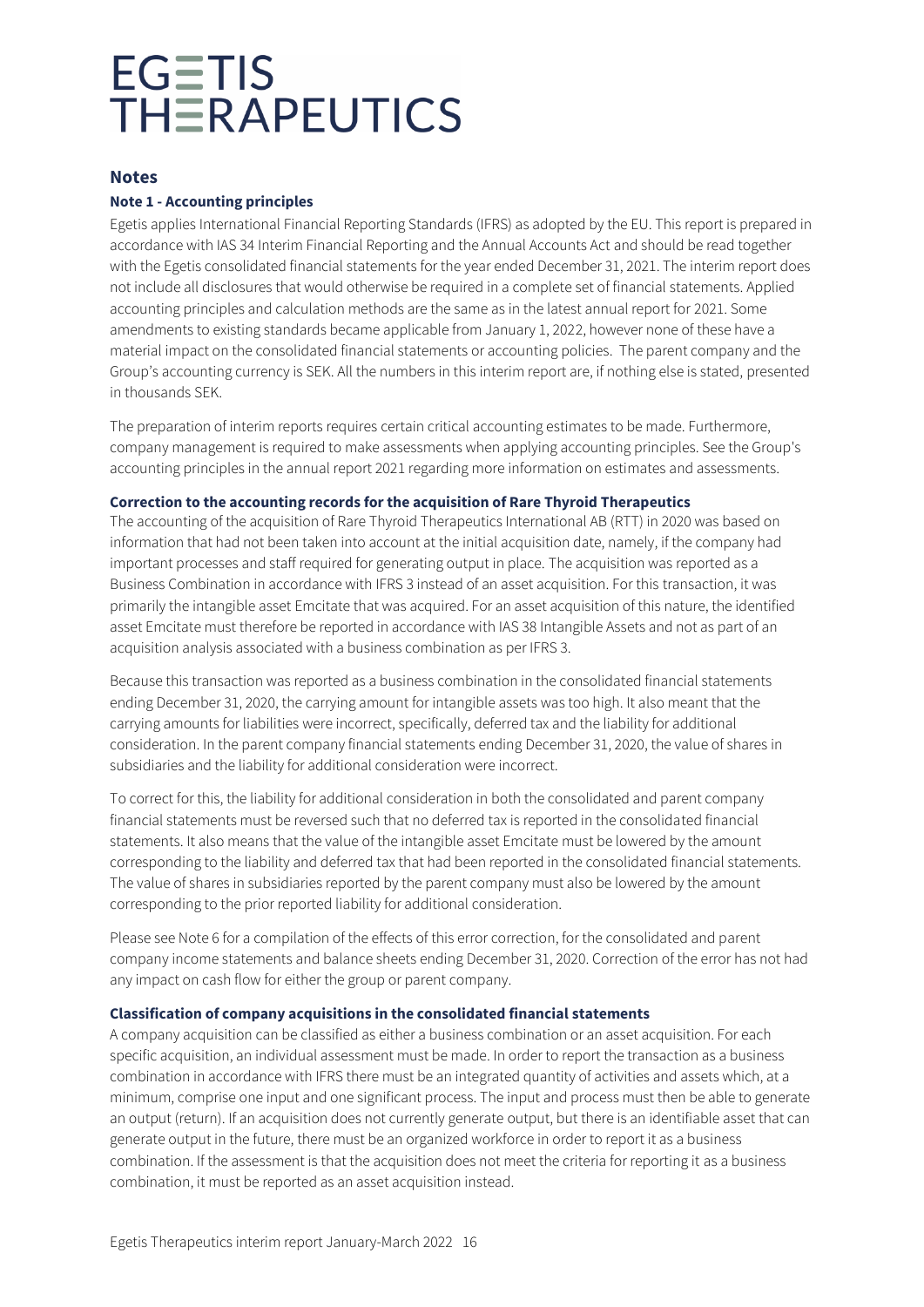An optional concentration test can be applied to determine whether an acquisition is an asset acquisition. The key driver is that substantially all of the fair value of the gross assets acquired must be concentrated in a single identifiable asset or group of similar identifiable assets. If so, it is an asset acquisition.

#### **Asset acquisition**

For an asset acquisition, the cost of acquisition is allocated to the individual assets acquired and liabilities assumed on a relative fair value basis. For asset acquisitions, the transaction costs are added to the cost of acquisition. No initial deferred tax from temporary differences is reported for an asset acquisition. Egetis' principle for recognition of contingent liabilities in the form future royalty streams to the sellers of an asset, is to report them at the rate that they arise. Accordingly, no such future additional payments are reported as part of the cost of acquisition.

#### **Parent company**

The parent company Egetis Therapeutics AB (publ.) prepares financial reports in accordance with the Swedish Financial Reporting Board's recommendation RFR 2 Accounting for Legal Entities and the Swedish Annual Accounts Act. The parent company applies the exception from application of IFRS 16 Leases. Leasing costs are charged to profit and do not impact the balance sheet. Lease payments are recognized on a straight-line basis over the term of the lease. The parent company accounts the acquisition costs of group entities as participation in group entities under financial non-current assets and not through the income statement.

#### **Operating risks**

All business operations involve risk. Risks may be company specific or due to events in the external environment and may affect a certain industry or market. The group is, among others, exposed to the following operational and financial risks.

#### *Operational risks:*

Pharmaceutical development, Manufacturing, Regulatory, Commercialization, Competition and Market Acceptance and Intellectual property. *Financial risks:* 

Foreign currency, Need of working capital, General market risk, Credit and Interest rate risks.

A more detailed description of Group's risk exposure is included in Egetis 2021 Annual Report, Note 3. There are no major changes in the Group's risk exposure in 2022 compared with 2021.

### **External risk factors**

There is a risk that the Company, as a result of COVID-19, will not succeed in recruiting participants for its clinical studies, either because participants do not want, or due to restrictions should not, visit hospitals to avoid infection. There is also a risk that new variants of the coronavirus will lead to lockdowns in Sweden or in other countries, which could mean that the Company or its partners cannot conduct research and development work according to the existing clinical development plan. There is also a risk that caregivers need to allocate resources to meet the effects of the coronavirus, which can lead to limited resources to participate in the Company's clinical trials.

Throughout 2021, tensions between Russia and Ukraine escalated, leading to Russia launching a full-scale military invasion of Ukraine. Continued and / or increased tensions attributable to the situation in Ukraine could significantly affect global macroeconomic conditions and the Swedish economy. This could mean that the Company or its partners cannot conduct research and development work according to existing plans.

#### **Note 2 – Additional information**

Other information in accordance with IAS 34.16A are found on the pages before the income statement and statement of comprehensive income. For information on earnings, cash flow and financial position, see page 8. For events after the period, see page 1.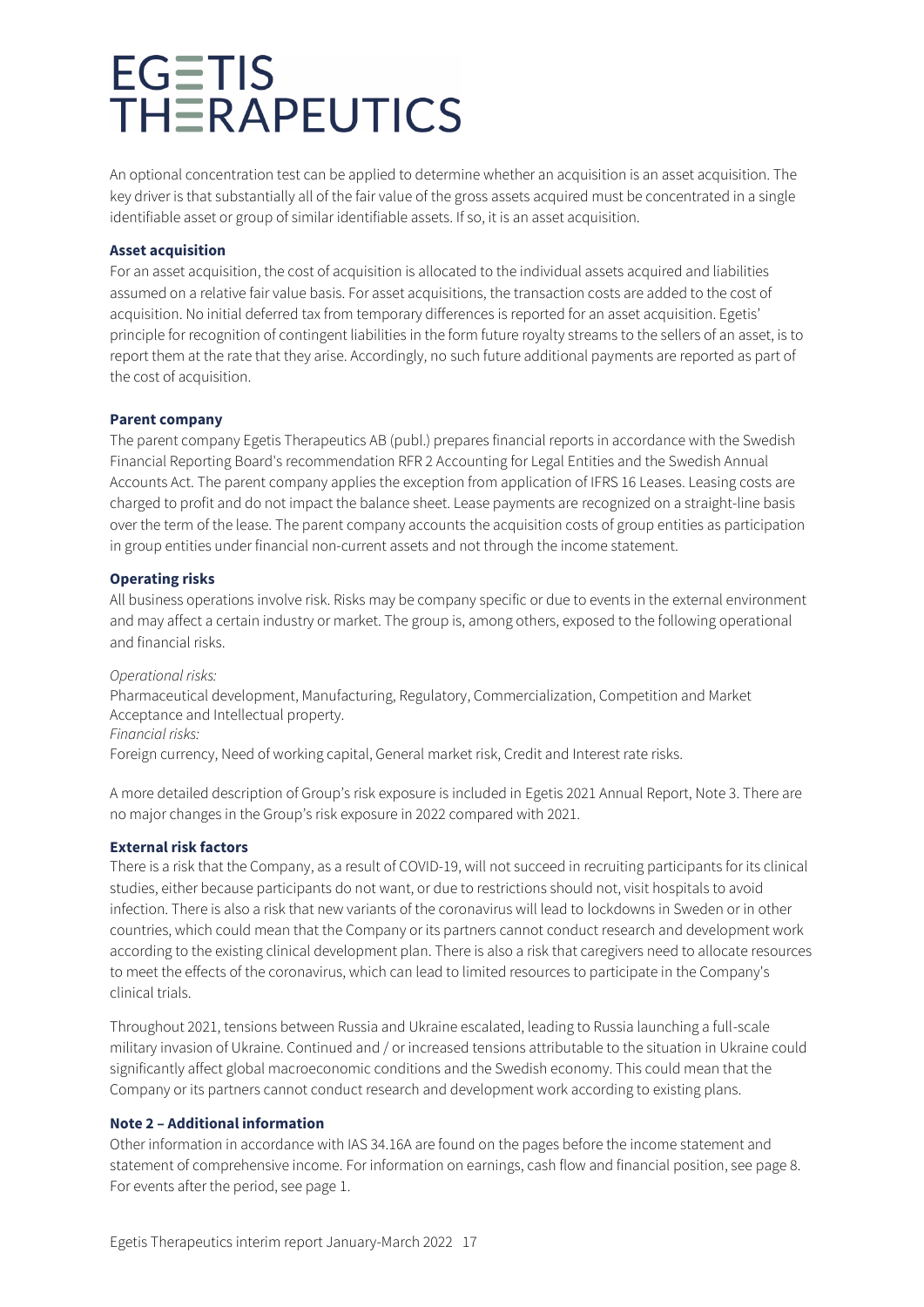### **Note 3 – Financial assets and liabilities**

All financial assets and liabilities are measured at amortized costs. No financial assets or liabilities have been reclassified between the valuation categories. The fair value of financial assets and liabilities that are valued at amortized cost is deemed to essentially correspond to their fair value.

| <b>KSEK</b>                                         | Non-current              | Current | Total   |
|-----------------------------------------------------|--------------------------|---------|---------|
| Group March 31, 2022                                |                          |         |         |
| FINANCIAL ASSETS MEASURED AT AMORTIZED COST         |                          |         |         |
| Financial non-current assets                        | 785                      |         | 785     |
| Accounts receivable                                 | $\blacksquare$           | 4,006   | 4,006   |
| Cash                                                | $\blacksquare$           | 106,785 | 106,785 |
| <b>Total financial assets</b>                       | 785                      | 110,791 | 111,576 |
| FINANCIAL LIABILITIES MEASURED AT AMORTIZED<br>COST |                          |         |         |
| Lease liabilities                                   | 2,265                    | 1,517   | 3,782   |
| Accounts payable                                    |                          | 5,692   | 5,692   |
| Deferred purchase price                             |                          | 3,325   | 3,325   |
| Other liabilities                                   |                          | 4,988   | 4,988   |
| Total                                               | 2,265                    | 15,522  | 17,787  |
| <b>Total financial liabilities</b>                  | 2,265                    | 15,522  | 17,787  |
| Group March 31, 2021                                |                          |         |         |
| FINANCIAL ASSETS MEASURED AT AMORTIZED COST         |                          |         |         |
| Accounts receivable                                 |                          | 2,688   | 2,688   |
| Cash                                                |                          | 249,775 | 249,775 |
| <b>Total financial assets</b>                       | ٠                        | 252,463 | 252,463 |
| FINANCIAL LIABILITIES MEASURED AT AMORTIZED         |                          |         |         |
| COST<br>Lease liabilities                           | 3,221                    | 1,297   | 4,519   |
| Accounts payable                                    |                          | 3,716   | 3,716   |
| Deferred purchase price                             | 3,750                    | 5,000   | 8,750   |
| Other liabilities                                   | 5,625                    | 7,500   | 13,125  |
| Total                                               | 12,596                   | 17,513  | 30,110  |
| <b>Total financial liabilities</b>                  | 12,596                   | 17,513  | 30,110  |
| Group December 31, 2021                             |                          |         |         |
| FINANCIAL ASSETS MEASURED AT AMORTIZED COST         |                          |         |         |
| Financial non-current assets                        | 785                      |         | 785     |
| Accounts receivable                                 |                          | 3,456   | 3,456   |
| Cash                                                | $\overline{\phantom{a}}$ | 143,965 | 143,965 |
| <b>Total financial assets</b>                       | 785                      | 147,421 | 148,206 |
| FINANCIAL LIABILITIES MEASURED AT AMORTIZED<br>COST |                          |         |         |
| Lease liabilities                                   | 2,650                    | 1,502   | 4,152   |
| Accounts payable                                    |                          | 4,596   | 4,596   |
| Deferred purchase price                             |                          | 5,000   | 5,000   |
| Other liabilities                                   |                          | 7,500   | 7,500   |
| <b>Total</b>                                        | 2,650                    | 18,598  | 21,248  |
| <b>Total financial liabilities</b>                  | 2,650                    | 18,598  | 21,248  |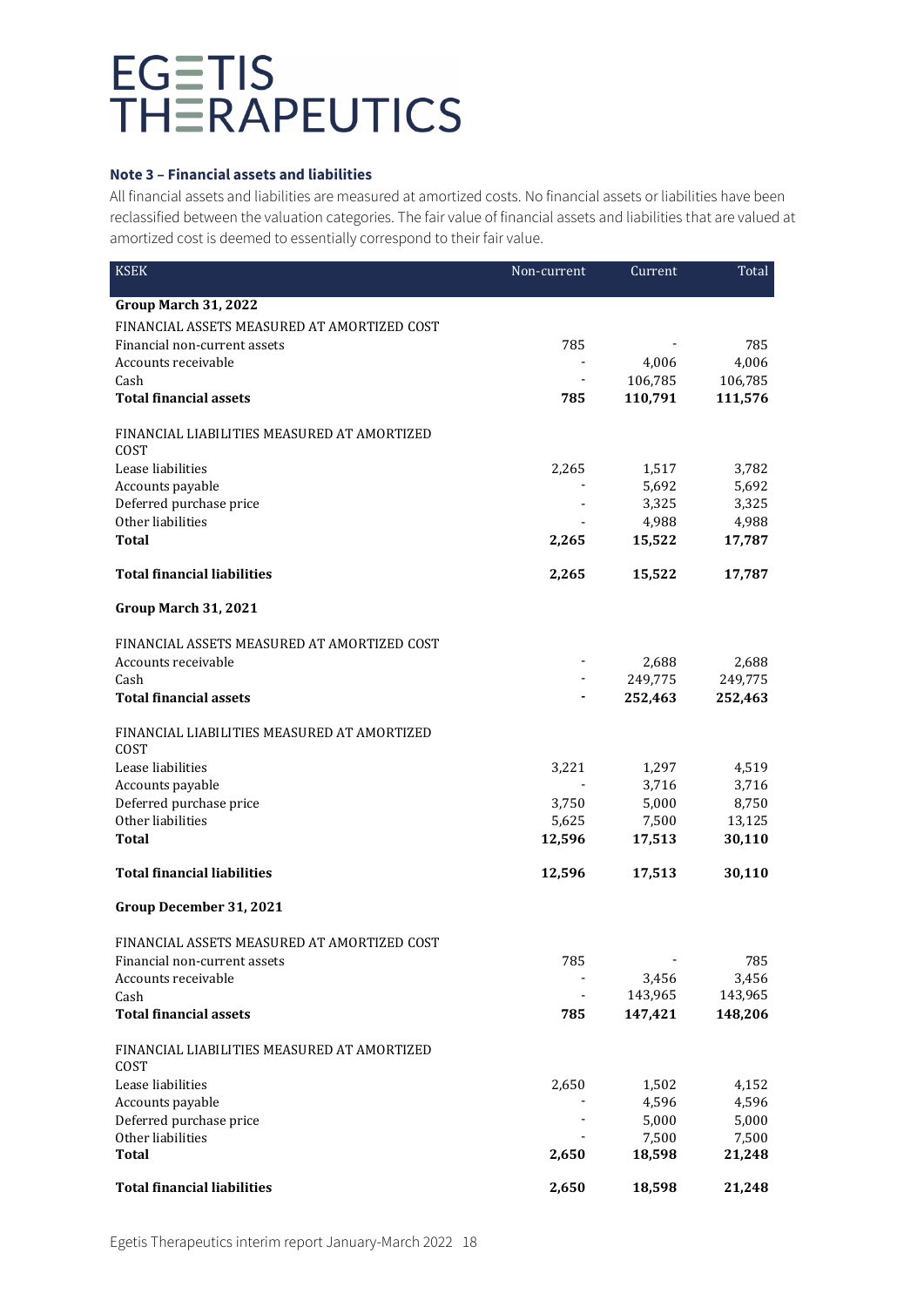#### **Note 4 – Segments**

The Group applies segment reporting with mainly two independent development areas, Emcitate and Aladote. The highest executive decision-maker in the Company allocates the Company's resources between these two R&D projects. Revenue for Emcitate is attributable to the "Named Patient Use" use of the drug candidate.

Revenues and expenses attributable to Emcitate, Aladote and PledOx are reported below. As the Company has decided to park the PledOx project, comparative figures will only be presented when these are necessary. Revenues for PledOx consist of re-invoicing of costs attributable to the Asian part of the POLAR studies.

| 2022<br>Jan-Mar     |                         |                          |        |                          |            | 2021<br>Jan-Mar     |                         |                          |                          |                          |          |
|---------------------|-------------------------|--------------------------|--------|--------------------------|------------|---------------------|-------------------------|--------------------------|--------------------------|--------------------------|----------|
| <b>KSEK</b>         | <b>Emcitate Aladote</b> |                          | PledOx | Common                   | <b>Sum</b> | <b>KSEK</b>         | <b>Emcitate Aladote</b> |                          |                          | <b>PledOx Common</b>     | Sum      |
| Revenues            | 6559                    | $\overline{\phantom{a}}$ | 542    | $\overline{\phantom{a}}$ | 7 102      | Revenues            | 2 5 3 9                 | $\overline{\phantom{a}}$ | 1 2 4 8                  | $\overline{\phantom{a}}$ | 3787     |
| Costs of goods sold | $-1989$                 | $\overline{\phantom{a}}$ |        | $\overline{\phantom{a}}$ | $-1989$    | Costs of goods sold | $-1511$                 | $\overline{\phantom{a}}$ | $\overline{\phantom{a}}$ | $\overline{\phantom{a}}$ | $-1511$  |
| Project costs       | $-17079$                | $-1856$                  | $-754$ | $\overline{\phantom{a}}$ | $-19689$   | Project costs       | $-5072$                 | $-2710$                  | $-2739$                  | ٠                        | $-10521$ |
| Other               |                         |                          | ۰      | $-14.849$                | $-14849$   | Other               |                         |                          | $\overline{\phantom{a}}$ | $-11369$                 | $-11369$ |
| Operating results   | $-12509$                | $-1856$                  | $-211$ | $-14849$                 | $-29425$   | Operating results   | -4 043                  | $-2710$                  | $-1491$                  | $-11.369$                | $-19613$ |
| Net financial items |                         |                          |        |                          | 608        | Net financial items |                         |                          |                          |                          | 299      |
| Pretax profit       |                         |                          |        |                          | $-28817$   | Pretax profit       |                         |                          |                          |                          | $-19315$ |

| 2021<br>Jan-Dec         |                         |                     |            |           |                  |
|-------------------------|-------------------------|---------------------|------------|-----------|------------------|
| <b>KSEK</b>             | <b>Emcitate Aladote</b> |                     | PledOx     | Common    | <b>Sum</b>       |
| Revenues                | 15,652                  |                     | 22,591     | -         | 38,243           |
| Costs of sales of goods | $-7,856$                |                     |            |           | $-7,856$         |
| Project costs           | $-37.340$               | $-18.964$           | $-32,367$  | ٠         | $-88,671$        |
| Other                   |                         |                     |            | $-47.396$ | $-47,396$        |
| Operating results       |                         | $-14,022$ $-15,730$ | $-114.809$ |           | -47,396 -105,681 |
| Net financial items     |                         |                     |            |           | 1,139            |
| Pretax profit           |                         |                     |            |           | $-104,542$       |

#### **Revenues by country area**

Revenues from Japan are attributable to the segment PledOx and revenues to other countries are attributable to the segment Emcitate. The PledOx segment has a single customer who accounts for all revenues reported. Revenues from this single customer amounts to KSEK 542 (1,248) for the period.

| Revenue by Country:  |         |         |         |  |  |  |  |
|----------------------|---------|---------|---------|--|--|--|--|
| <b>KSEK</b>          | 2022    | 2021    | 2021    |  |  |  |  |
| Country              | Jan-Mar | Jan-Mar | Jan-Dec |  |  |  |  |
| Japan                | 542     | 1,248   | 22,591  |  |  |  |  |
| France               | 912     | 550     | 2,921   |  |  |  |  |
| Spain                | 1,826   | 628     | 2,894   |  |  |  |  |
| Sweden               | 341     | 342     | 1,324   |  |  |  |  |
| <b>Great Britain</b> | 585     | 235     | 2,781   |  |  |  |  |
| Italy                | 751     | 53      | 1,028   |  |  |  |  |
| Other countries      | 2,146   | 731     | 4,704   |  |  |  |  |
| Total                | 7,102   | 3,787   | 38,243  |  |  |  |  |

### **Revenue by country:**

### **Turnover by type of revenue**

|                  | 2022    | 2021    | 2021    |
|------------------|---------|---------|---------|
| <b>KSEK</b>      | Jan-Mar | Jan-Mar | Jan-Dec |
| Re-invoicing of  |         |         |         |
| costs to Solasia | 542     | 1,248   | 22,591  |
| Sales of goods   | 6,559   | 2,539   | 15,652  |
| Total            | 7,102   | 3,787   | 38,243  |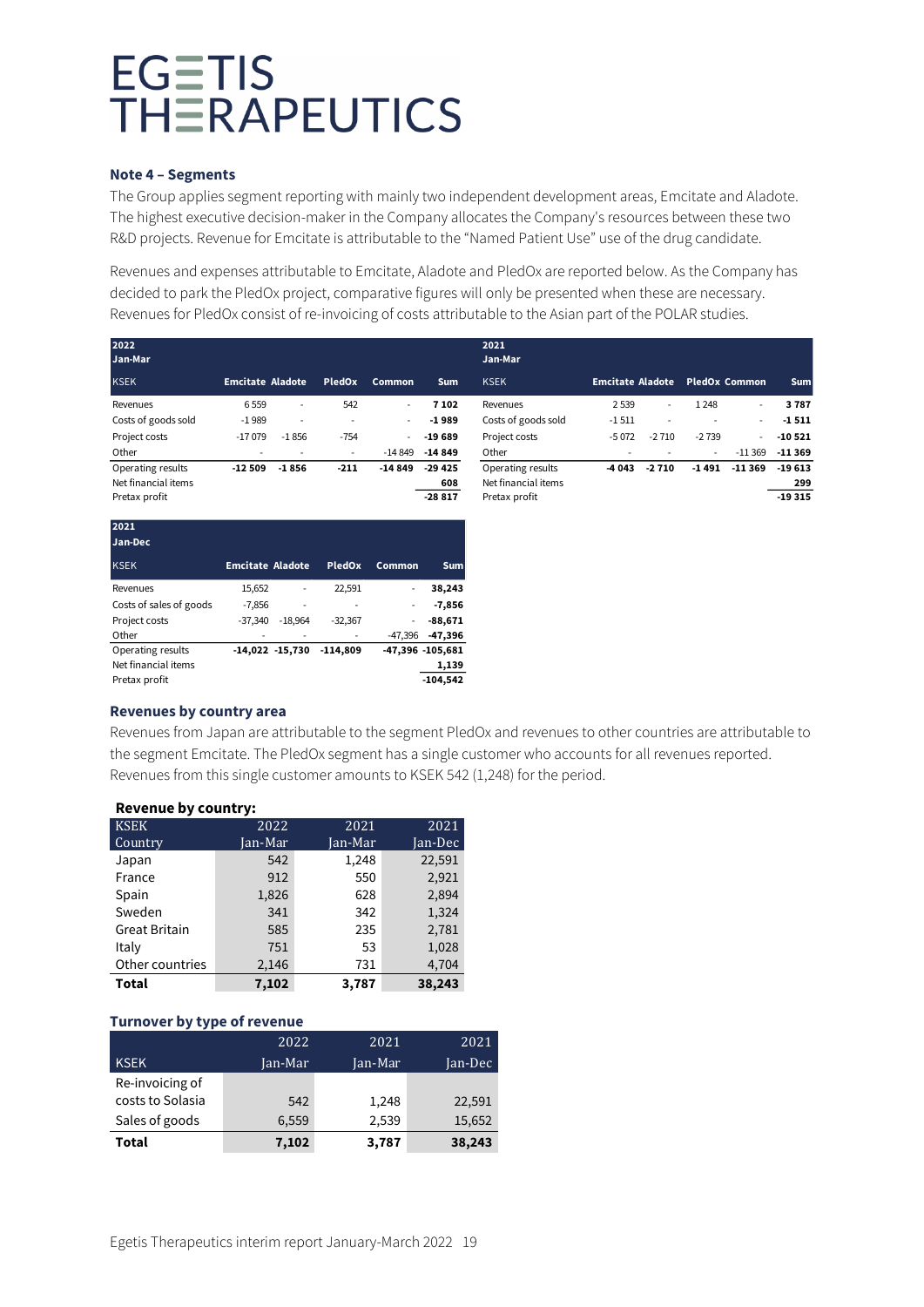### **Note 5 – Changes in financial liabilities due to financing activities**

The below table presents a reconciliation of changes in liabilities divided by cash-flow and non-cash flow activities due to lease liabilities and other liabilities that are classified as financing activities.

|                        |            | No effect on cash flow |                          |                          |            |
|------------------------|------------|------------------------|--------------------------|--------------------------|------------|
|                        |            |                        | <b>Acquisition of</b>    | New lease                |            |
|                        | 31/12/2021 | <b>Cash flow</b>       | <b>business</b>          | agreements               | 31/03/2022 |
| Lease liabilities      | 4666       | $-370$                 | $\overline{\phantom{a}}$ | $\overline{\phantom{a}}$ | 3782       |
| Other liabilities      | 500        | $-2513$                | $\overline{\phantom{0}}$ | $\overline{\phantom{0}}$ | 4988       |
| <b>Closing balance</b> | 11652      | $-2882$                | $\blacksquare$           | $\blacksquare$           | 8770       |

|                        |            |                  | No effect on cash flow   |                          |            |
|------------------------|------------|------------------|--------------------------|--------------------------|------------|
|                        |            |                  | <b>Acquisition of</b>    | New lease                |            |
|                        | 31/12/2020 | <b>Cash flow</b> | <b>business</b>          | agreements               | 31/03/2021 |
| Lease liabilities      | 4666       | $-164$           | $\overline{\phantom{a}}$ | $\overline{\phantom{a}}$ | 4502       |
| Other liabilities      | 15 000     | $-1875$          | $\overline{\phantom{a}}$ | $\overline{\phantom{a}}$ | 13 1 25    |
| <b>Closing balance</b> | 19666      | $-2039$          |                          |                          | 17627      |

|                        |            | No effect on cash flow<br><b>Transition to IFRS</b><br><b>Acquisition of</b> |                          |     |            |
|------------------------|------------|------------------------------------------------------------------------------|--------------------------|-----|------------|
|                        | 31/12/2020 | <b>Cash flow</b>                                                             | <b>business</b>          | 16  | 31/12/2021 |
| Lease liabilities      | 4666       | $-1402$                                                                      | $\overline{\phantom{a}}$ | 888 | 4 1 5 2    |
| Other liabilities      | 15 000     | $-7,500$                                                                     | $\overline{\phantom{a}}$ | -   | 7500       |
| <b>Closing balance</b> | 19 666     | -8 902                                                                       | ۰                        | 888 | 11652      |

### **Note 6 - Adjustment of material error regarding acquisition**

In November 2021, the parent company noted that the acquisition of Rare Thyroid Therapeutics International AB should have been reported as an asset acquisition, and the intangible Emcitate measured in accordance with IAS 38, instead of a business acquisition accounted for in accordance with IFRS 3. The accounting error has resulted in a significantly higher carrying amount of capitalized research and development costs because a liability for contingent consideration as well as deferred tax liability were recorded in the Group, both of which should not have been recorded since the transaction was in effect an asset deal and not an acquisition of a business.

Shares in subsidiaries have been overstated because a long-term debt for additional purchase consideration have been recorded in the parent Company's accounts.

In the consolidated accounts the correction results in a lower carrying amount of capitalized research and development corresponding to the reversal of the liability for contingent consideration as well as the deferred tax liability. In the parent entity's accounts the correction results in a lower value of shares in subsidiaries corresponding to the reversal of the long-term debt for additional purchase consideration.

Previously booked additional purchase consideration will now be considered as a contingent liability regarding royalties, see Note 7.

For the comparison period 2021-03-31, the error that was corrected for the acquisition 2020 has meant that the balance sheet has been adjusted in accordance with the new opening balances in the comparison year 2021 after the correction of the error. No adjustment has been made to the comparative figures in the income statement for the period January-March 2021, as the incorrectly reported acquisition in 2020 did not have any effect on the comparative figures in the income statement for 2021.

The following summary shows the effects of the correction of errors, on the Group's and the Parent Company's balance sheet and income statement as of 31 December 2020. The correction of errors has had no effect on the Group's and the Parent Company's cash flow.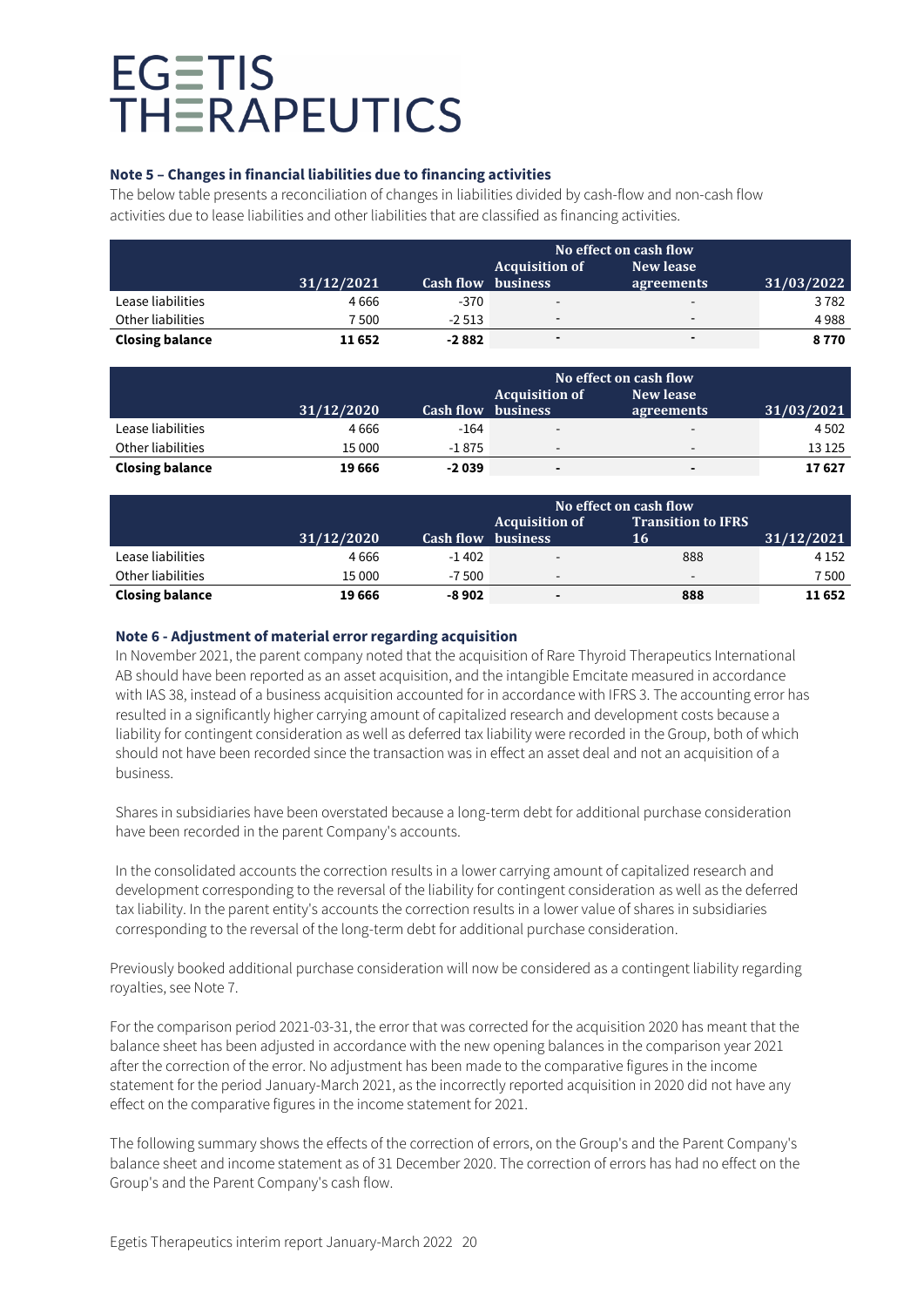| Group                               |                                                                |                                      |                                            |
|-------------------------------------|----------------------------------------------------------------|--------------------------------------|--------------------------------------------|
| <b>KSEK</b><br>31/12/2020           | <b>According to</b><br>previously<br>approved annual<br>report | <b>Correction of</b><br>misstatement | <b>After correction</b><br>of misstatement |
| <b>Balance sheet (extract)</b>      |                                                                |                                      |                                            |
|                                     |                                                                |                                      |                                            |
| Research and development costs      | 581,784                                                        | $-176.967$                           | 404,816                                    |
| Other non-current liabilities       | $-74,242$                                                      | 58,216                               | $-16,026$                                  |
| Deferred tax liabilities            | $-119.847$                                                     | 119,847                              |                                            |
| <b>Net</b>                          | 387,694                                                        | 1,096                                | 388,790                                    |
|                                     |                                                                |                                      |                                            |
| Accumulated loss including net loss | $-642.346$                                                     | 1,096                                | $-641,250$                                 |
| <b>Total equity</b>                 | 629.627                                                        | 1.096                                | 630.723                                    |

#### **Parent Company**

| <b>KSEK</b><br>31/12/2020      | <b>According to</b><br>previously<br>approved annual<br>report | <b>Correction of</b><br>misstatement | <b>After correction</b><br>of misstatement |
|--------------------------------|----------------------------------------------------------------|--------------------------------------|--------------------------------------------|
| <b>Balance sheet (extract)</b> |                                                                |                                      |                                            |
| Shares in subsidiaries         | 490,172                                                        | $-58,216$                            | 431,956                                    |
| Other non-current liabilities  | $-63,216$                                                      | 58,216                               | $-5,000$                                   |
| <b>Net</b>                     | 426,956                                                        |                                      | 426,956                                    |
|                                |                                                                |                                      |                                            |
| Equity                         | 645,371                                                        |                                      | 645,371                                    |

#### **Group**

| <b>KSEK</b><br>31/12/2020           | <b>According to</b><br>previously<br>approved annual<br>report | <b>Correction of</b><br>misstatement | <b>After correction</b><br>of misstatement |
|-------------------------------------|----------------------------------------------------------------|--------------------------------------|--------------------------------------------|
| Income statement (extract)          |                                                                |                                      |                                            |
| Other external costs                | $-11,097$                                                      | 1,096                                | $-10,001$                                  |
| Results after financial net         | $-179,120$                                                     | 1,096                                | $-178,024$                                 |
| Comprehensive income for the period | $-179.120$                                                     | 1.096                                | $-178.024$                                 |

#### **Note 7 – Contingent liabilities**

Egetis has a contractual obligation, on future net sales from Emcitate, to provide royalty payments to the previous owners of Rare Thyroid Therapeutics International AB and Erasmus Medical Centre corresponding to a low double-digit percentage of net sales of the product.

#### **Note 8 – Related party transactions**

Peder Wahlberg has been providing consultancy services to the company, invoicing KSEK 280 (280) during the period.

### **Note 9 –Key ratios definitions**

#### **Ratios that have been calculated according to IFRS**

Earnings per share. Net income divided by average number of shares before dilution.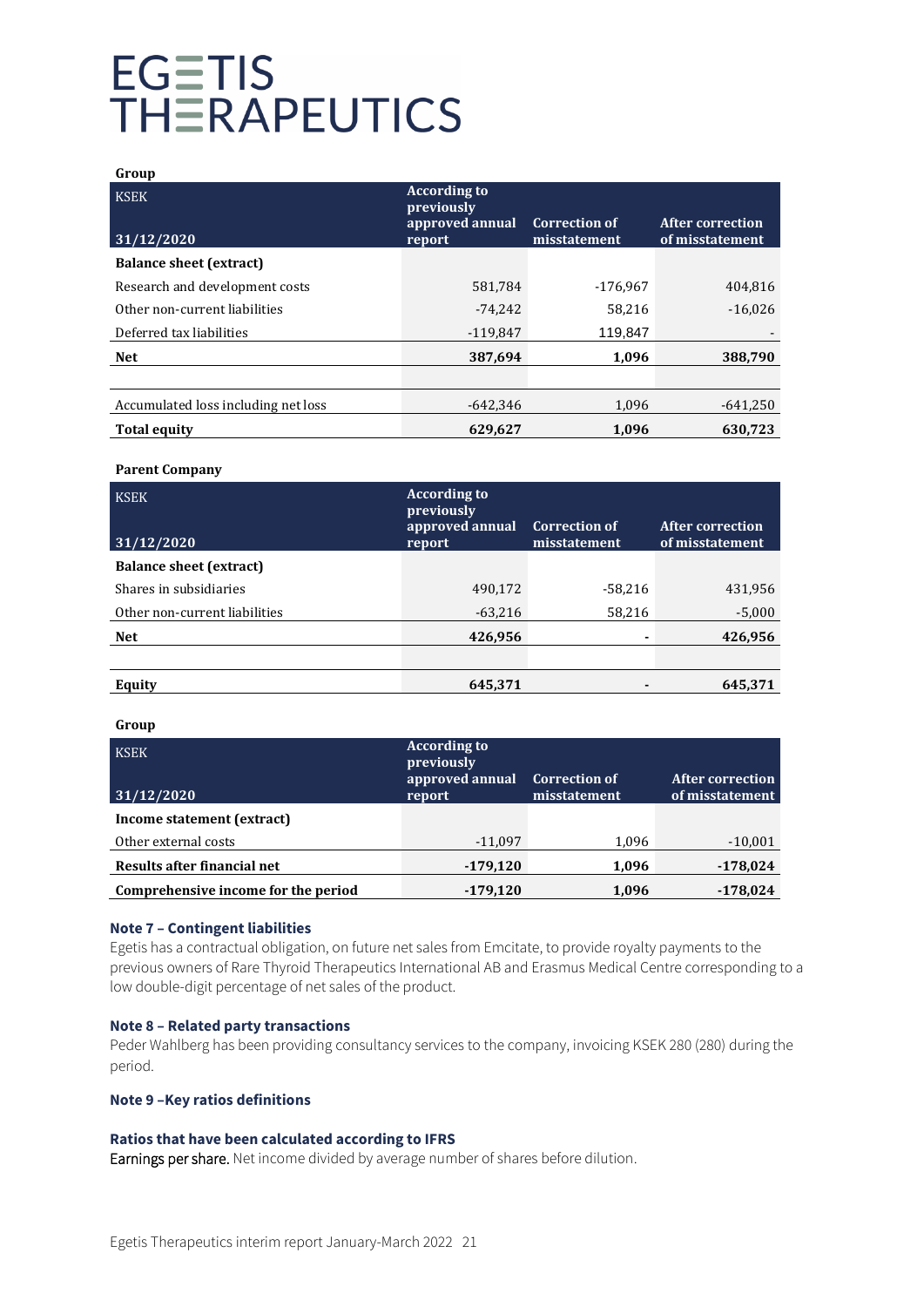Number of shares at end of period. The number of outstanding shares before dilution at the end of the period.

Number of shares after dilution. The number of issued shares after dilution effect of potential shares at end of period.

Average number of shares during the period. Average number of outstanding shares before dilution for the period.

Average number of shares during the period after dilution. Average number of issued shares after dilution effect of potential shares.

### **Ratios that have not been calculated in accordance with IFRS The company defines the below ratios as follows.**

Equity ratio, % The period's closing equity divided by the period's closing balance sheet. The Company uses the alternate Equity ratio as it shows the proportion of total assets represented by shareholders' equity and has been included to allow investors to assess the Company's capital structure.

Return on equity, % Net income divided by shareholders' equity. The Company uses the alternate key figure Return on equity, % because the Company believes that the key ratio gives investors a better understanding of the return generated on the total capital that the shareholders have invested in the Company.

Cash flow from operations per share. Cash flow from operating activities divided by the average number of shares outstanding at the end of the period. The Company uses the alternate key figure Cash flow from operations per share because the Company believes that the key ratio gives investors a better understanding of the Company's cash flow in relation to its number of shares adjusted for changes in the number of shares outstanding during the period.

Equity per share. Equity divided by number of shares outstanding at the end of the period. Outstanding stock options and warrants are only considered if they are "in the money". The Company uses the alternate key ratio equity per share because the Company believes that the key ratio gives investors a better understanding of the historical return per share adjusted for changes in the number of shares outstanding during the period.

Number of employees (average). The average number of employees at the end of each period

|     |                                                                             | 2022      | 2021      | 2021       |
|-----|-----------------------------------------------------------------------------|-----------|-----------|------------|
|     |                                                                             | Jan-Mar   | Jan-Mar   | Jan-Dec    |
| A   | Equity, KSEK                                                                | 499,061   | 611,605   | 527,039    |
| B   | Balance sheet total, KSEK                                                   | 534,822   | 673.791   | 569,269    |
| A/B | Equity ratio, %                                                             | 93%       | 91%       | 93%        |
| A   | Net result, KSEK                                                            | $-28,817$ | $-19,315$ | $-104,542$ |
| B   | Equity, KSEK                                                                | 499.061   | 611,605   | 527,039    |
| A/B | Return on equity, %                                                         | neg.      | neg.      | neg.       |
| A   | Cash flow from operating activities, KSEK                                   | $-33,168$ | $-35,005$ | $-130,110$ |
| B   | Average number of shares under the period, before dilution, thousand        | 165,069   | 165,069   | 165,069    |
| A/B | Cash flow from operating activities per shares, SEK                         | $-0.2$    | $-0.2$    | $-0.8$     |
| A   | Equity, KSEK                                                                | 499,061   | 611,605   | 527,039    |
| B   | Average number of shares at the end of the period before dilution, thousand | 165,069   | 165,069   | 165,069    |
| A/B | Equity per average number of shares before dilution, SEK                    | 3.0       | 3.7       | 3.2        |
| A   | Equity, KSEK                                                                | 499,061   | 611,605   | 527,039    |
| B   | Average number of shares at the end of the period after dilution, thousand  | 165,069   | 165,069   | 165,069    |
| A/B | Equity per average number of shares after dilution, SEK                     | 3.0       | 3.7       | 3.2        |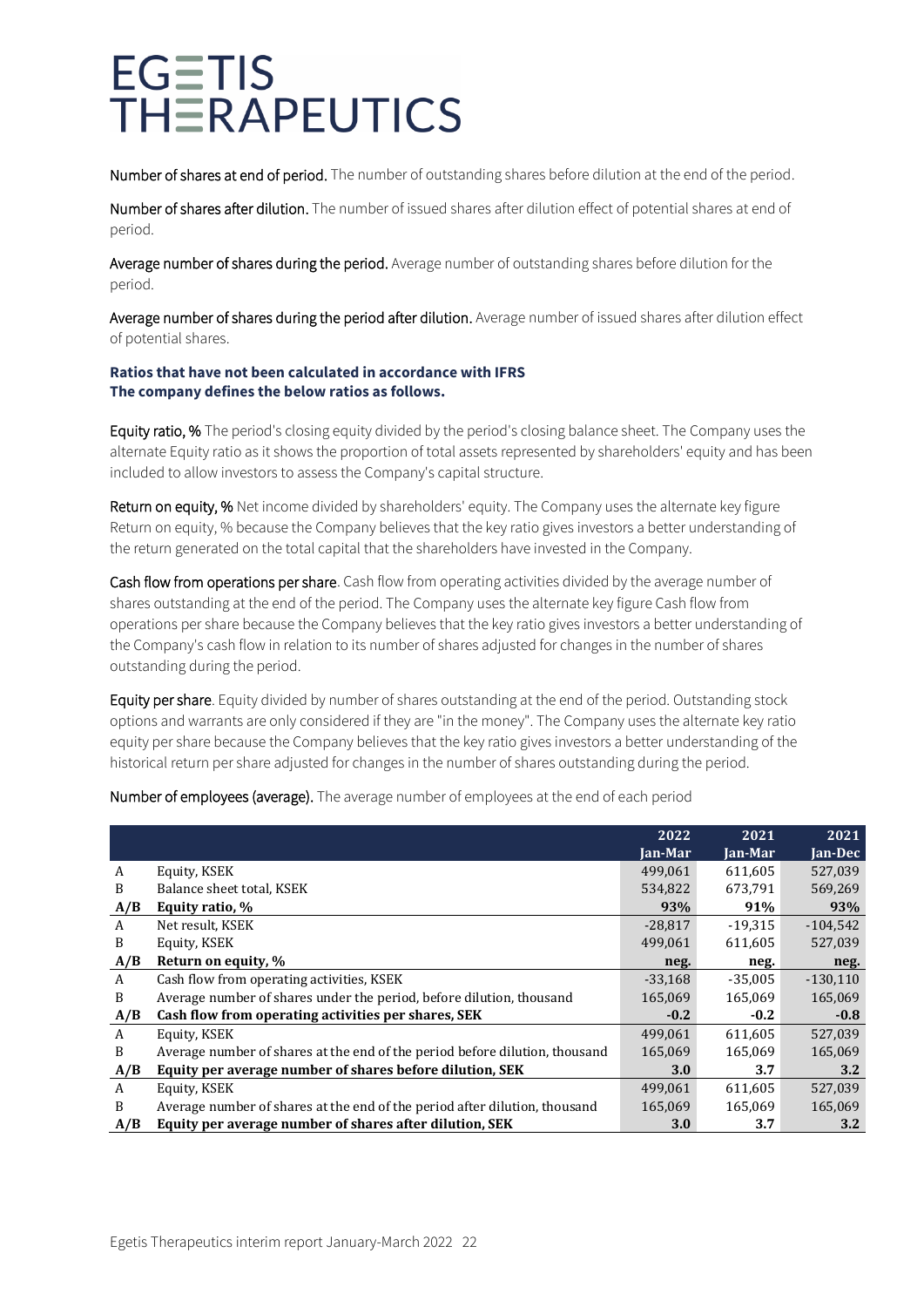## **Other information**

#### **Next reports**

Annual General Meeting: May 30, 2022. Half-year report January 1- June 30: August 19, 2022. Interim report January 1- September 30: November 8, 2022.

This report, and further information is available on the website, www.egetis.com This is a translation of the Swedish interim report. In case of discrepancies, the Swedish version prevails.

#### **For further information, please contact:**

Nicklas Westerholm, CEO Yilmaz Mahshid, CFO

E-mail: [nicklas.westerholm@egetis.com](mailto:nicklas.westerholm@egetis.com) E-mail[: yilmaz.mahshid@egetis.com](mailto:yilmaz.mahshid@egetis.com)

This information is such information as Egetis Therapeutics AB (publ.) is obliged to disclose in accordance with EU market abuse regulation and the Securities Markets Act. The information was submitted, through the above contact persons, for publication on April 26, 2022, at 8.00 am (CET).

Egetis Therapeutics AB (publ.) Klara Norra kyrkogata 26, 111 22 Stockholm, Sweden Org.nr. 556706-6724 Phone: +46(0)8-679 72 10 www.egetis.com

### **Analysts who follow Egetis Therapeutics**

ABGSC, Adam Karlsson Carnegie, Ulrik Trattner Pareto Securities, Dan Akschuti Redeye, Kevin Sule Rx Securities, Dr. Joseph Hedden